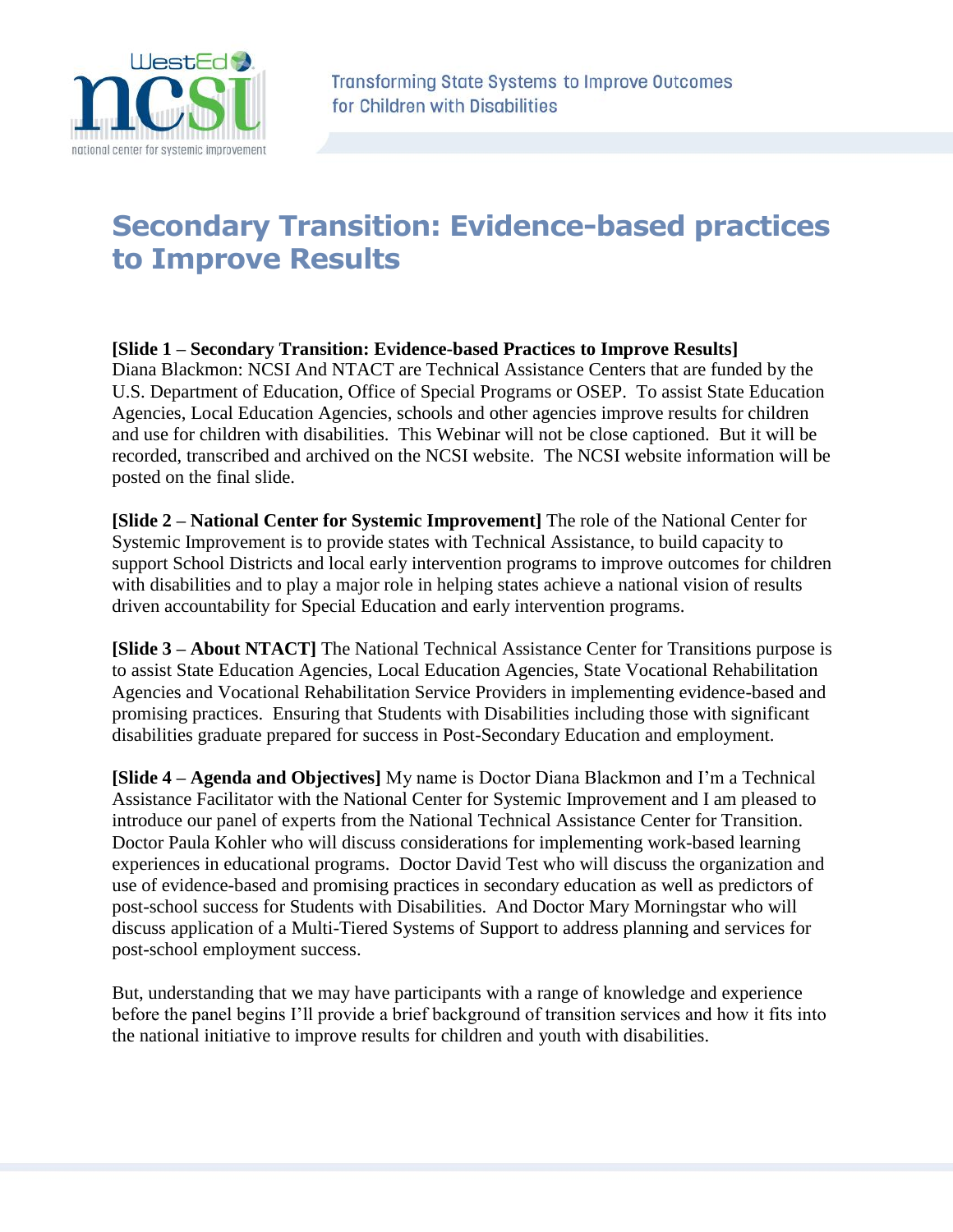**[Slide 5 – Why Secondary Transition?]** The results of the first National Transition Longitudinal Study conducted between nineteen eighty-seven and nineteen ninety as well as other indicators revealed that compared to their non-disabled peers, Students with Disabilities had lower graduation rates, higher dropout rates and lower post school outcomes in education and employment. So, when the Individuals with Disabilities Education Act was reauthorized in nineteen ninety, it required Individualized Education Programs Teams or IEP Teams to include specific language addressing the student's needs to successfully transition from school to adult living. In the areas of education, employment and independent living.

**[Slide 6 – What is Secondary Transition? Transition Services means a coordinated set of activities for a child with a disability that]** The current definition of transition services in the Individuals with Disabilities Education Act highlights some important principles. First, the work we do with students in high school or younger if appropriate needs to result in a post-high school outcome such as entering post-secondary education or employment and living as independently as possible. Second, it must be based on the student interests and needs. And third, the effort needs to be coordinated with the student, the family, the school, and the community and Adult Service agencies.

**[Slide 7 - Transition language in the IEP]** Specifically the transition language in an IEP must be included at least by age sixteen and indicate the student's goals for education, employment and independent living when they exit school. And, it must indicate the transition services that the school will provide to the student to achieve those goals. Including the courses of study that the student will take. So, clearly the expectation is that we prepare students for life after high school that result in further education or training, employment and living as independently as possible.

**[Slide 8 – Results Driven Accountability]**: The U.S. Department of Education, Office of Special Education Programs or OSEP. Has taken this focus on results to an even broader level through results driven accountability rather than primarily focusing on compliance issues. In addition, to providing performance plans with annual reports. OSEP now requires states to develop multi-year improvement plans that specifically address issues that impact and measure outcome results like academic achievement and graduation.

To assist states in this effort, OSEP funds Technical Assistance Centers like the National Center for Systemic Improvement, the National Technical Assistance Center for Transition and others.

**[Slide 9 – Part B Results Driven Accountability Matrix 2015]** For Example, in two thousand fifteen while states are still accountable for compliance indicators one of which continues to be secondary transition language in the IEP. They are now also held accountable for results indicators in academic performance and graduation. So in their multi-year State Improvement Plan, states had to select a results indicator to focus improvements on as their State Identified Measurable Result.

**[Slide 10 – SSIP Activities by Phase]** In Phase One of the multi-year State Improvement Plans states first had to analyze multiple sources of data in their current system to identify which

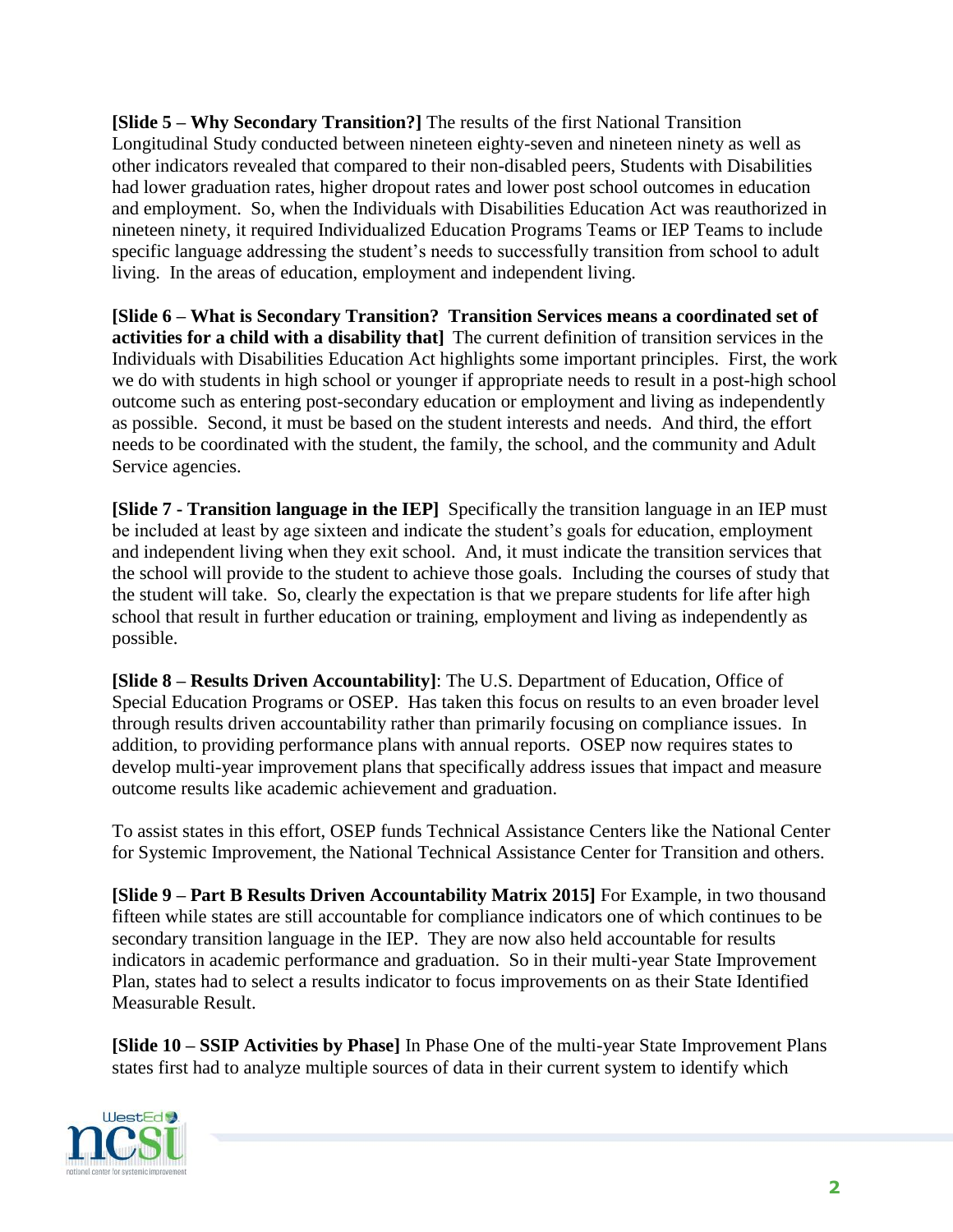results indicators they would select as their State Identified Measurable Result. And then they had to identify the improvement strategy and evidence based practices that would help them achieve that result. This work was presented in a graphic theory or action. Now, in Phase Two of the Improvement Plan states developed a plan for improving their system to support Local Education Agencies implement the evidence based practices as well as how implementation will be measured and evaluated. This Webinar as well as numerous other Technical Assistance efforts are offered to assist in the selection, implementation and evaluation of evidence based practices in areas that impact results for Students with Disabilities.

**[Slide 11 – States with Graduation/ PSO SiMR and EBPs selected]**: Thirteen states have selected graduation as their State Identified Measurable Result for the focus of their State Improvement Plan. Relatedly, two states have selected improving post school education and or employment outcomes. In an analysis of these State Improvement Plans, common improvement strategies emerged. But, the most frequently identified improvement strategy or evidence based practice was improving transition services.

So, it is my honor to turn the Webinar over to our expert panel who will help answer the question "What are effective transition practices and what does it look like?" So, we're going to move over to Doctor Paula Kohler.

**[Slide 12 – Implementing Transition-Focused Education]**: Paula Kohler: Welcome everyone, we're happy that you've joined us today and we're just really pleased that you're interested in just learning more about implementing what we refer to as Transition-Focused Education. I'm going to kind of build on what Diana has provided as an overview and as a context for this work. And I'm going to kind of talk at the [Indiscernible] I guess you could say. And then, I'm going to turn it over to my colleague David Test. David's then going to move down to the half mile level and really talk to you about some very specific practices that we've identified that will improve outcomes of [Indiscernible].

Then when David turns it over to Mary Morningstar another colleague, Mary is going to zero down to I guess ground level and she's going to talk about some strategies for really honing in on specific practices. And how you might decide at the school level which of these practices and at what level of intervention, you would use for specific students. So again, we're working down from the big picture to picture in relation to; youth with disabilities.

**[Slide 13 – Purpose of Our Work]**: So, again we're excited because we like compliance. It's okay, it's been around for a while, people deal with it and it's important. But as researchers that have been looking at improving outcomes for youth, we really like the switch to results driven accountability. Because, that's what we've been trying to focus on for the last really twenty-five years. To figure out how is it that we implement educational programs that support students in achieving those valued adult outcomes. So to look at the purpose of our work and I know the purpose of your work it's really all about improving those outcomes.

**[Slide 14 – Purpose of Our Work]**: What we do is we're not looking to fix children. We're looking to improve outcomes [Indiscernible – Announcement]. Okay great. So if you hear

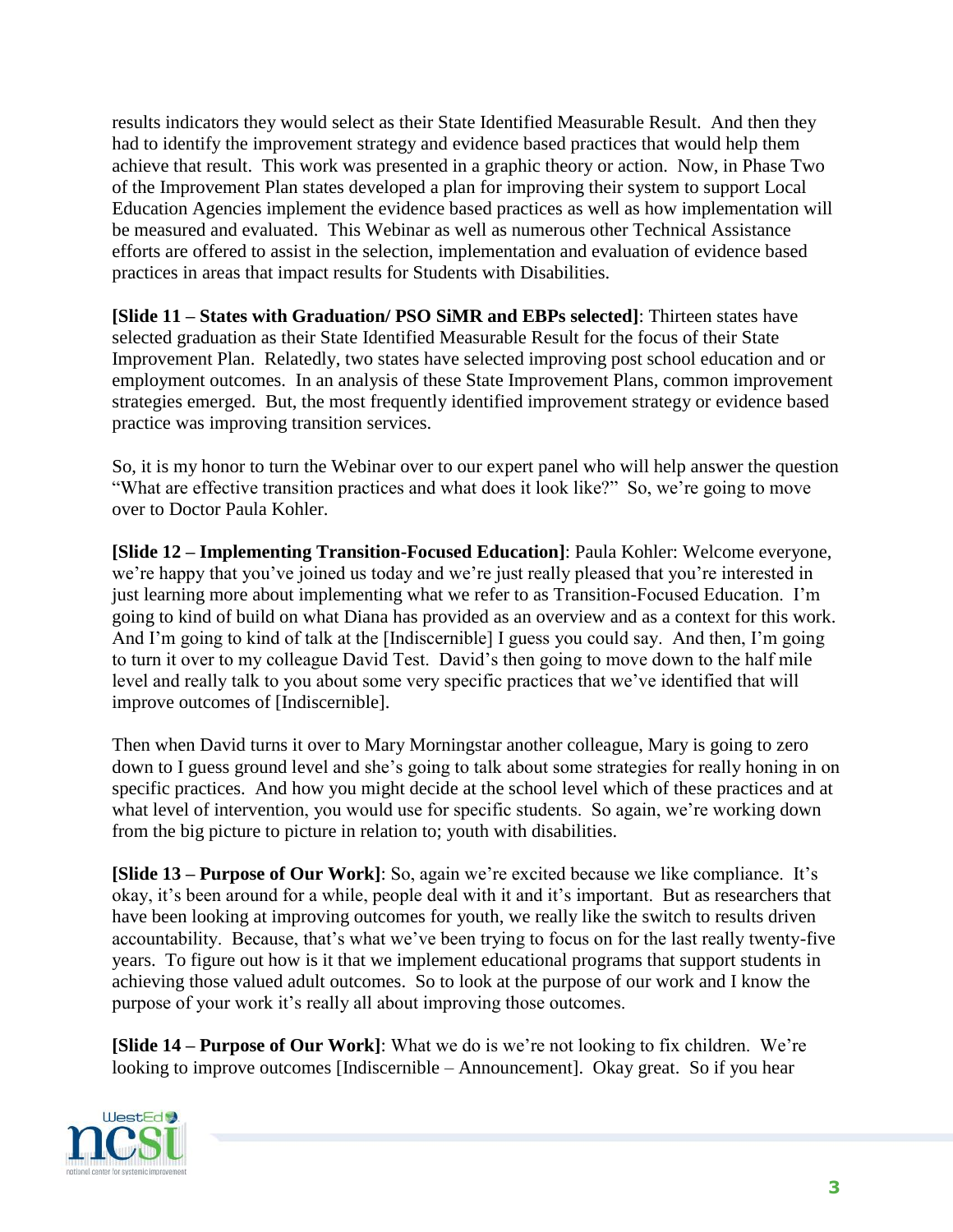announcements, in the background of where you're watching the Webinar from we just would appreciate it if you can mute your microphone and otherwise, I think Tanner or Nick will try to do that as well.

So anyway, we're not trying to fix children, we're trying to improve student outcomes by improving what we do. And then really looking at what are the interventions that we can provide that meet student needs. And then, prepare them with knowledge and skills to achieve employment; education and employment when they leave; leave their work with us.

**[Slide 15 – Context for Improving Practice]**: So again we focused on what are those practices. When you think about a practice we look at in our work four areas. So, we're going to do that within the context of Federal policy. Diana has just laid out some information about Federal policies over the last number of years that lay a context for thinking about transition as more than referral to an agency; an Adult Services Agency. So, Federal policy has moved forward over the years and we implement our work within the context of that Federal policy.

We then have to think about the state within which we live. Within which our Educational and Rehab services live as well as in the local community. So, we're lucky enough and privileged enough to work with states all over this country. And a number of local sites within those states. Ranging from Pine Ridge, South Dakota to Pinellas County, Florida to; state schools in Georgia to schools in North Kansas City, Missouri.

And when we look at those communities, they're all different. They are all similar in some ways because we all have to respond to Federal policy. But at the same time, they're also different. Different educational systems, different funding mechanisms and when you go down to that local level even within a state. Again, we see rich diversity.

So, when we think about what are we; what is it that happening at that local community level. How is education valued? How are youth with disabilities and their families and others; families with youth with disabilities supported? We see again a great variation. So again, when we think about taking an evidence-based practice that's been identified in one setting.

We have to consider then that local community setting and structure and systems as we're thinking about implementing those practices. And then again we want to not re-create the wheel. I remember starting this' in my work in transition at a School District in Florida; Brevard County, Florida back in nineteen eighty-five. And we were trying to establish a transition program and you know the question was what goes in it. We didn't have a lot of research at that time and so the challenge was to identify what those effective practices were.

Now fortunately we've; we've, the Federal investment as well as State investments in identifying effective practices has really emerged over the last twenty-five years. Twenty-five or thirty years so now we've got a really rich amount of resources that are available to folks regarding evidence-based practices. So, that's one of the things that we're going to focus in on today.

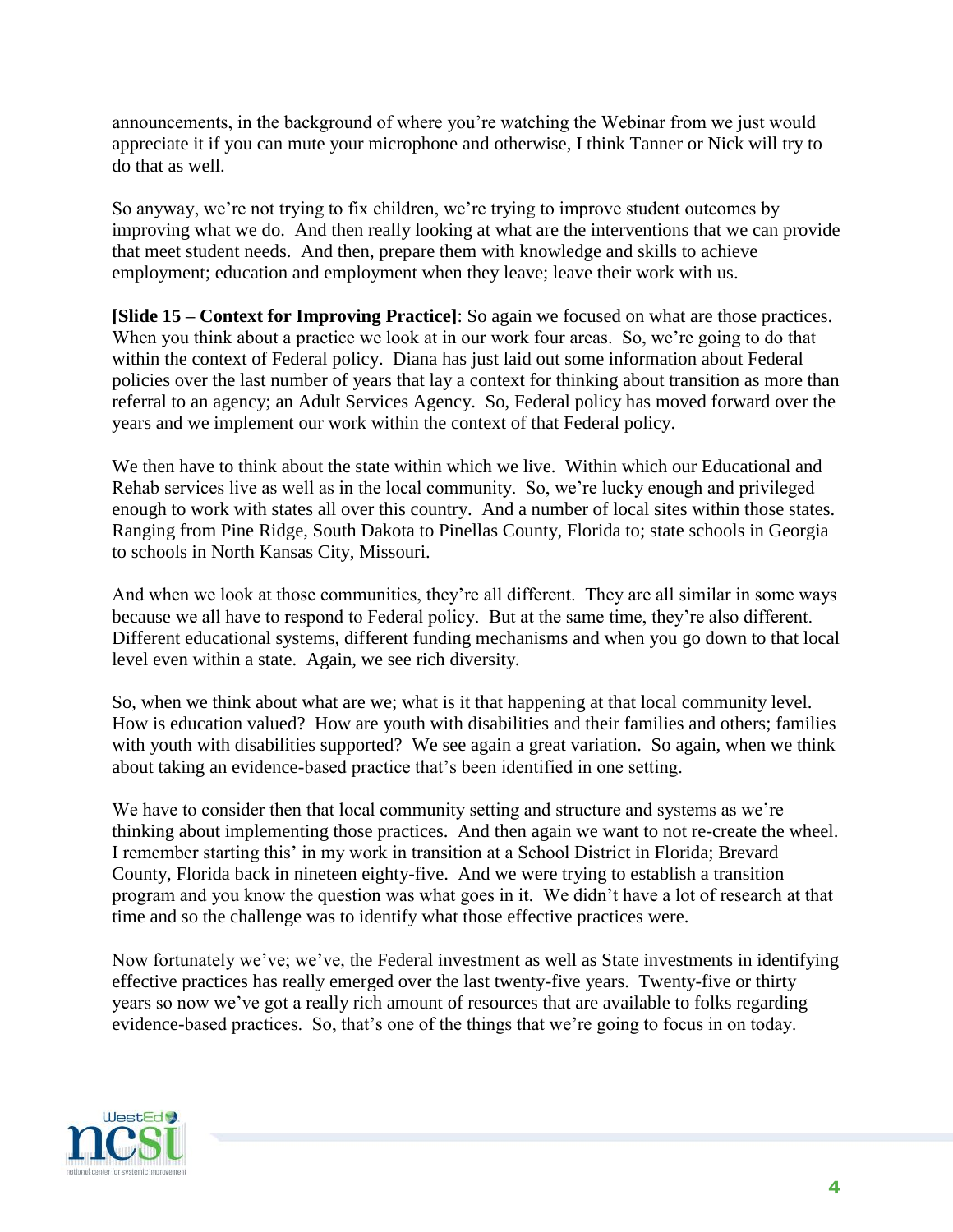**[Slide 16 – Transition Practices Research]**: And learn how we can build from that transition practices research. Again Diana mentioned the first MLPS study. We had MLPS Two, we've had some of these national studies that followed up with Youth with Disabilities. We've had a number of state studies and we've also had a number of project funded by the Institute for Sciences. And so, we've now just generated this information that can really provide us with such a frame work as we think about how do we build a successful program that's going to result in improved outcomes for our youth.

This provides us work; this framework then provides us with a foundation for change. It is something that we can take to our State Superintendents or that we can take to our local school boards and say here's what the research is telling us. How we can improved the outcomes for our youth and so we can build out programs now based on this information. Again, when I went to work for Brevard County back in nineteen eighty-four my task was to build a work based educational program for our youth with disabilities.

What do you build it on? So now, we can take that information and we can really focus our efforts and focus our initiatives, our policies and our resources on applying this information because we actually have concrete information that we can work with.

**[Slide 17 – Transition Practices Research]**: Again when we think about the multitude of research that's been generated over the last; twenty-five or so years. We have some that we refer to as the macro level and then other information that's generated that looks something like a micro level. So, when we think about macro level we're thinking about systems. We're thinking about programmatic elements. We're thinking about generic practices.

So for example, family involvement. We know that family involvement and family expectations as David will talk about in a little bit. Can help predict post-school success for youth with disabilities. We also know that paid work experience can help predict success for youth with disabilities in employment and post-secondary education. But, that doesn't tell us how we implement a work based education program in our school and it doesn't necessarily tell us how we engage families in; at the state level or at the local level. But, we've generated a number of practices here at the macro level that help again provide a framework for our research and a framework for building programs.

When we think about the micro level, we're looking for those specific interventions and those specific practices. So, what did Brevard County's work based education program look like and what were the results of that particular program? That's when we start getting into the specific interventions. How do we teach applied Math to youth in a workplace to youth with cognitive impairments? We can find out that information.

We've got a specific intervention that will work with a specific group of students within a specific context. And that's the kind of information that transition practices research generates at the micro level. It's how we do this with these groups in these context. So, it's a rich resource for you as you're thinking about how do I change our program? How do we do research based

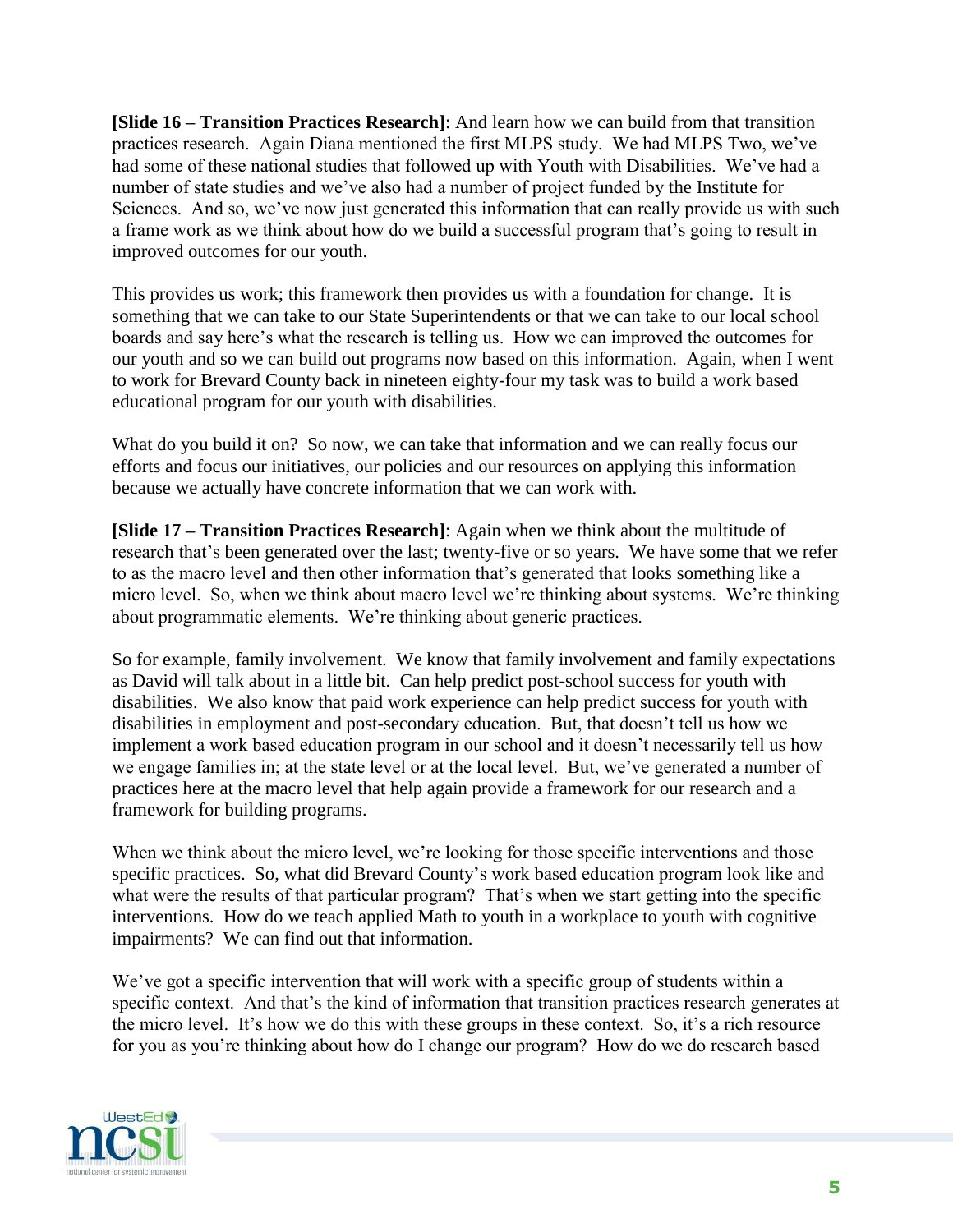education or how do we do college prep for youth that will be going on in that post-secondary education; in that track?

**[Slide 18 – A Changed Perspective of Transition]** So as we gathered all of this information again, we realized that there is a complexity to transition. And I think everybody that's logged into this Webinar and that is logged in on the call you'll; you recognize the complexity of transition. And that's why you're on this. Just referring to students; your students to an adult service agency to provide work services or to provide independent living services or any type of specific service. You recognize that that's not all it's going to take to foster success for your young people.

So, we recognize as we put this research together at both the macro level and the micro level that it takes a broad perspective as we think about transition. And our team, thinks about this as transition focused education. So we recognize that as you're putting together the secondary education programs that every single piece of that program is going to somehow contribute to the success or lack of for your youth with disabilities.

So broad thinking. We have to think about how everything we do relates to transition preparation. And again, we use the term transition focused education to describe that perspective. And we use that perspective to drive the work that we do. And that the work that we do is safe and at specific communities and schools within the states.

**[Slide 19 – Critical Interrelationship**]: So, again connection between some of those Federal indicators. Indicators one, two to thirteen or fourteen. So, we recognize that you've got to build quality Individual Education Programs for your students. And that includes that transition stuff that goes in there, in the IEP when the students are; that will be in place when students are turning sixteen. But, it also includes all of the stuff that they got in middle school.

How are we developing their skills? How are we developing their knowledge? How are we developing their self-determination, their skills and behaviors through those quality IEPs across the grade span? So that we make education relevant to their aspirations, to their dreams and to their needs. And interests build and their abilities are the kinds of things that we talk about. And we understand that having quality IEPs helps keep children in school or keeps young people in school. And staying in school then contributes to graduation and these various factors; these factors associated within each of these different areas. Achieves; attributes to the achievement of post-school outcomes.

So critical interrelationship, we can't think of transition preparation as something different or unrelated to keeping kids in school or to graduating. And in fact we find that making sure that we're addressing and you know using that perspective of applying that transition perspective of education actually contributes to these things.

**[Slide 20 – Critical Interrelationship]**: We also understand the critical relationship between establishing education services. Education and services within your communities. Again supported by the state is intricately related to developing individual student IEPs and to

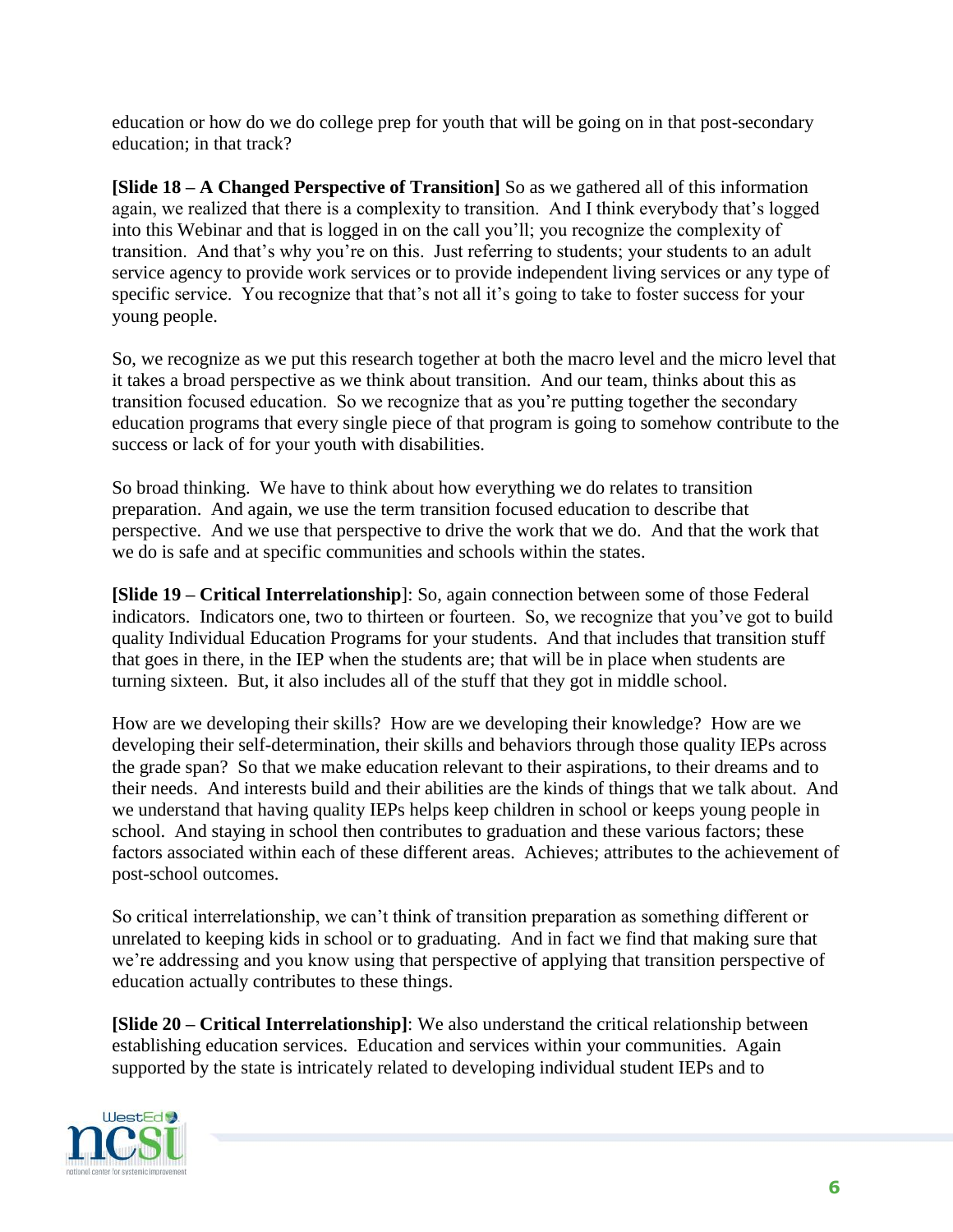preparing students for the future. And so what we're talking about here is so many times I've been a part of IEP meetings or sat with the community. When I first came to Kalamazoo they wanted me to work with; Battle Creek called me up.

And they wanted me to work with them and establish some sheltered workshops. And of course my first thought was well why would you do that. And have you tried supportive employment programs and no, they didn't really have any of those in place at that time. They were really looking at some sheltered workshops. And part of the problem that they were having was that they were trying to develop individual student IEPs that would foster student achievement and achievement of post-school employment outcomes.

But, they didn't have the services in place at the community level to; that would support those outcomes or support the achievement of those outcomes. So again, if you think about the transition perspective we have to actually step out beyond the walls of our schools. And think about do we have the community support and the community connections so that when we're thinking about those youth who may need supportive employment or supportive living or rehab services to support them as they go into secondary education. Or blindly have services for those youth who have vision impairments or who are blind. If those aren't in place, you're going to have a hard time developing an individual student IEP that fosters student success because they're going to need those kinds of services.

So again, reflect on the interrelationship of what you do both with what you do within your educational system as well as without; within your communities.

**[Slide 21 – Why is Perspective Important?]**: So, thinking about perspective again. Why is it important? It helps us connect academic standards-based instruction, occupational curricula and extracurricular activities. It helps us; how are we preparing students to experiences in all of these areas? Extracurricular activities is a fabulous opportunity for developing leadership skills. Fabulous opportunity for developing social skills, self-determination skills and physical stamina integrated with PT and OT and those kinds of things.

It also helps us to consider student needs and the family and community context. And then, it takes us to a focus on quality of like outcomes. So, keep that in mind as you think about and we move further through this Webinar. How do I perceive a work based education program or employment preparation for youth with disabilities? Is this part of the entire educational program supported by community services or do I just see this as one little piece that I need to take care of? And step back and try to vision; envision this as a piece of transition focused education.

**[Slide 22 – Taxonomy for Transition Programming]**: So our research has been organized in what we refer to as the taxonomy of transition programing. And when you start to thinking about the kinds of things and the kinds of evidence that have emerged both in the; at the macro level and the micro level that research; we organized that research within this taxonomy. We're focused; what we're really focusing on today is student planning, student-focused planning and student development practices.

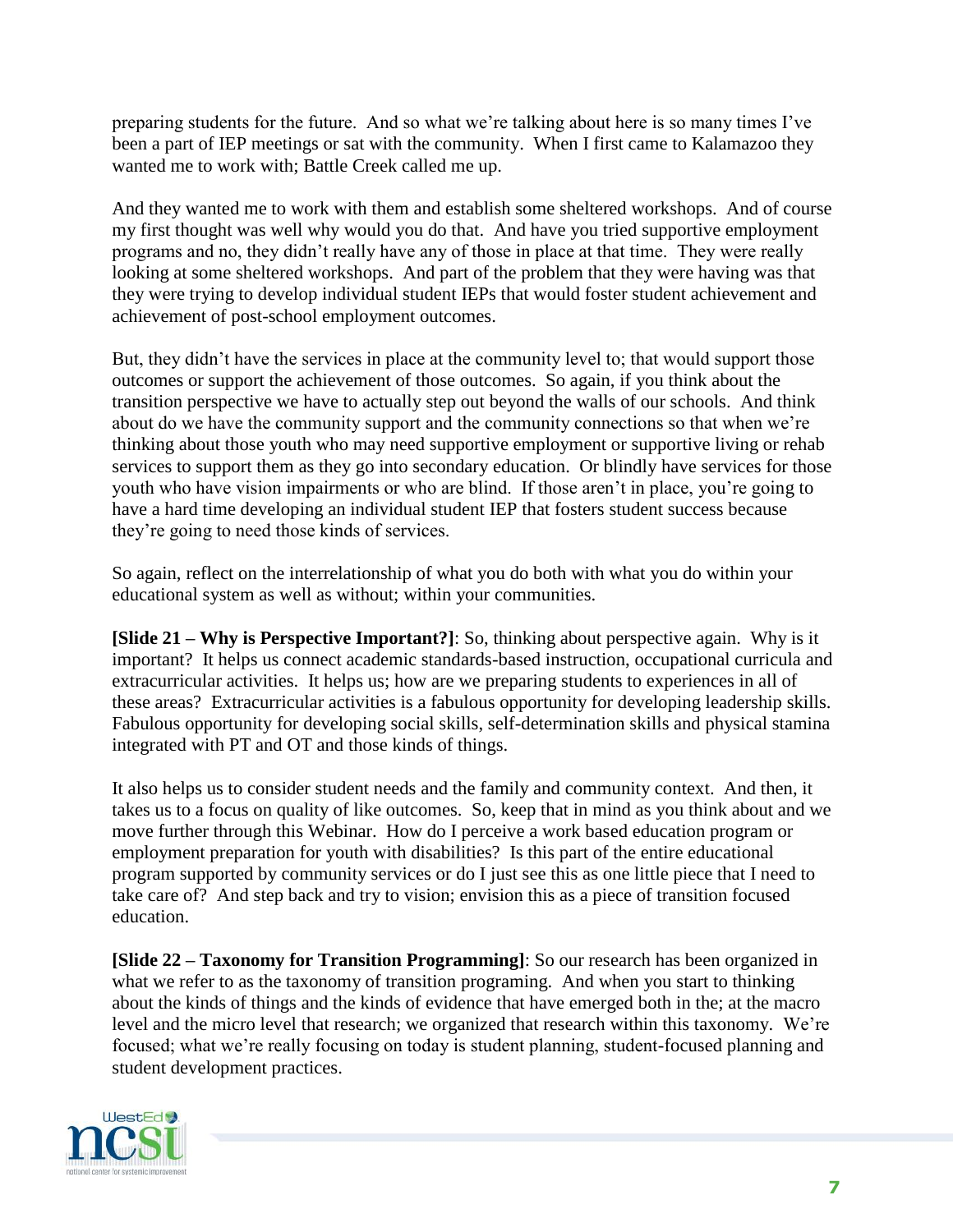**[Slide 23 – Student-Focused Planning]**: And when you start thinking about those you think about student-focused planning as the process for developing student's IEPs. It includes using transition related assessments. And just about anything can be related to transition and assessment if it provides you the information that you need to identify measurable postsecondary education outcomes. So, how do we get; how do we plan for those outcomes?

Who's included? Do we then combine these outcome goals with the annual goals on their IEP? That course of study and all of those things that Diana laid out. It's the process for generating that information. And coming to those conclusions and then developing those plans.

**[Slide 24 – Career Counselor]**: And you know there are different ways that we can do this and this is kind of an interesting take on that. So, in this case the teacher is applying testing information about the student. So you know they can't do or teach but maybe they can consider a career in public service. This is just kind of a take-off on that but think about it. The school Counselor is involved in this using the transition assessment; what it that, the Transition Assessment Guide.

The new Transition Assessment Goal Generator that Jim Martin and his group did. There is the KNC Family Program Assessment; transition assessment. There are a number of assessments out there like ASFAB. And a number of people use those but, think about how do we apply that information so that we really can understand student's needs and aspirations and then generate the educational program that will support that.

**[Slide 25 – Student Development]**: And then when we think about student development, it's the stuff of the educational program. These are the things that students are going to learn, they're going to experience it. This is the stuff that we put together on that plan. So, there's selfdetermination development, academic skills development, occupational skills development, selfdetermination. How do we put; what is each student's need to move them forward to achieving those post-secondary goals?

**[Slide 26]**: And there are lots of ways that we can think about connecting those. If we take a broad perspective of transition and connect that, occupational development with a number of strategies. So, in this case it's a lemonade stand, got a newspaper route and closed the deal for a baseball card collection. So, think about the variety of creative ways early on that we can start developing those career skills and interests of students and then also how we can use those and integrate those.

**[Slide 27 – Our Challenge]**: You know our big challenge is to take that transition perspective and apply it to what we're doing. So, you know every daily routine is something different. Some days, it's teaching class and some days it's counseling students. And then in other cases there's texting and scheduling. There are so many roles and responsibilities and pressures that we deal with in our schools and communities.

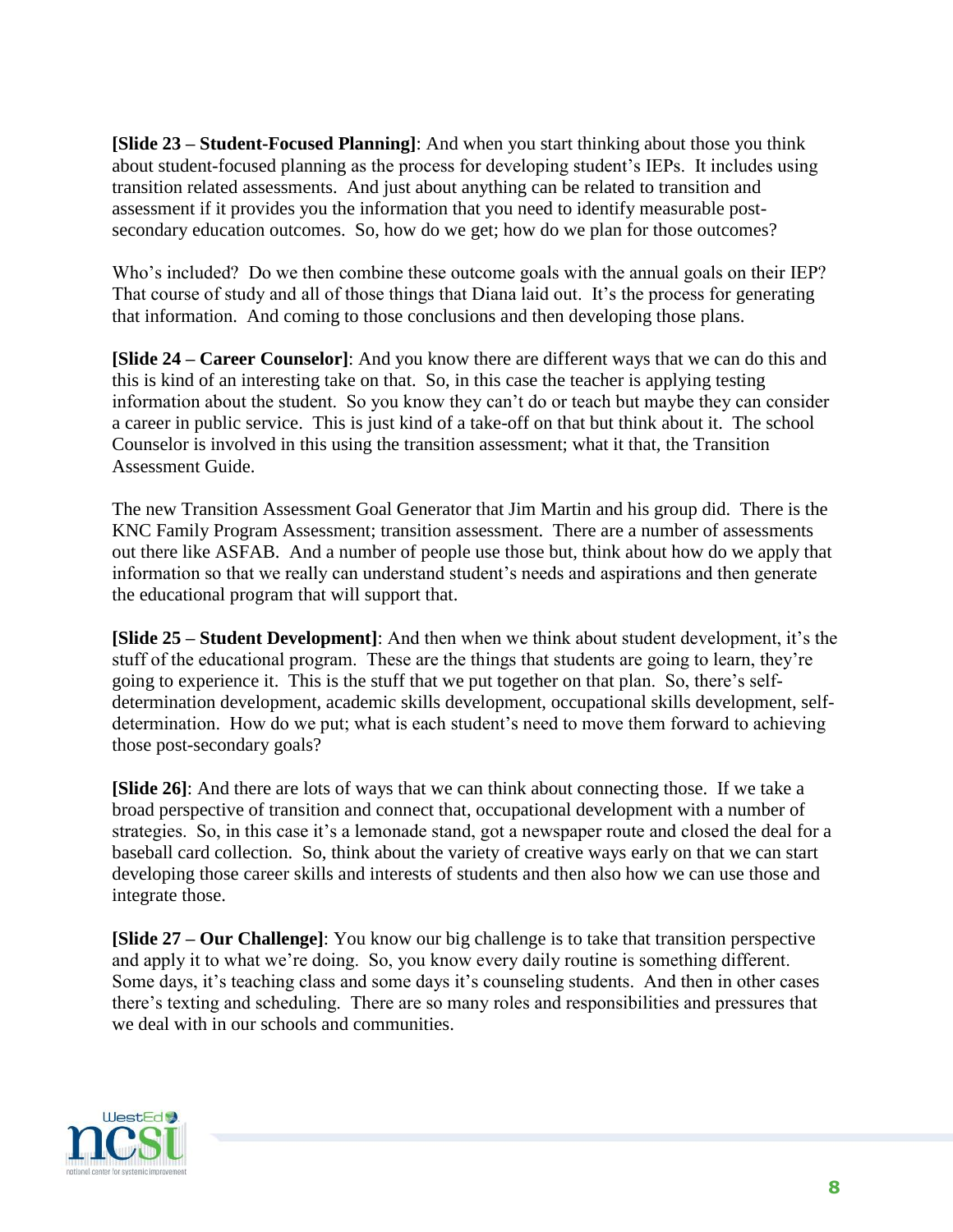So, we understand the challenge of taking the evidence based practice, putting it together to work in our schools. In our state and in our schools.

**[Slide 28 – A Broad Perspective]**: So we do recognize the challenge. But, what I want you to think about as we move into talking about specific practices is again; I want you to think at sort of the one mile high level. You've got to think theoretically. So people think theoretically about how do we teach Reading? How do we teach Math? How do we do a variety of things? How do we teach Science? How do we teach the scientific process of something?

Those are things that we constantly think about. What is the theory? What are the hypothesis that we've tested? What does that tell us that we should be doing in our classrooms? And you do that. But, we often forget those things when it comes to career development and when it comes to occupational preparation?

So in this case when we think about career development, a career development program within your school and supported by the state. You've got to think about all of the variables that are related and that influence the achievement of employment outcomes in post-secondary education for students. Right there at the heart of what we're trying to do. So, we're going to think about individual students at their level of career awareness. How we've developed that, their gender, what their disability, their ethnicity, their SES.

All of these things go into forming that child and when we start thinking about working with individual children, we can start thinking about lots of policy decisions about how we classify a child; children and how we make them eligible for certain programs within our schools. We also have lots of policies that influence how we're going to provide career development and how we're going to develop that career awareness and provide that to students. So, policies that you're setting are going to influence individual students directly. So, you have to be careful when you think about those.

When we think about a career development program we're thinking are we're developing people looking at the intro level or are we really looking at occupational skill level? What is it that we're teaching? We know when youth with disabilities are engaged in career and technical education classes a lot of students are taking those intro courses. And they'll take a lot of intro courses across the year but they won't necessarily concentrate in a specific area. So when they leave the secondary setting they haven't necessarily built those skills because they've never takin the number of courses within an area or had that work based learning that helps them apply what they've learned in the classroom.

And so think about as you're building a program. You have to think at what level are we preparing the students? Do they have access to high skills, high tech programs? What does their course of study look like? Is it one or two things here or there or a sequence of courses that builds occupational skills? Do they have opportunities for what they're learning and do they have the support services?

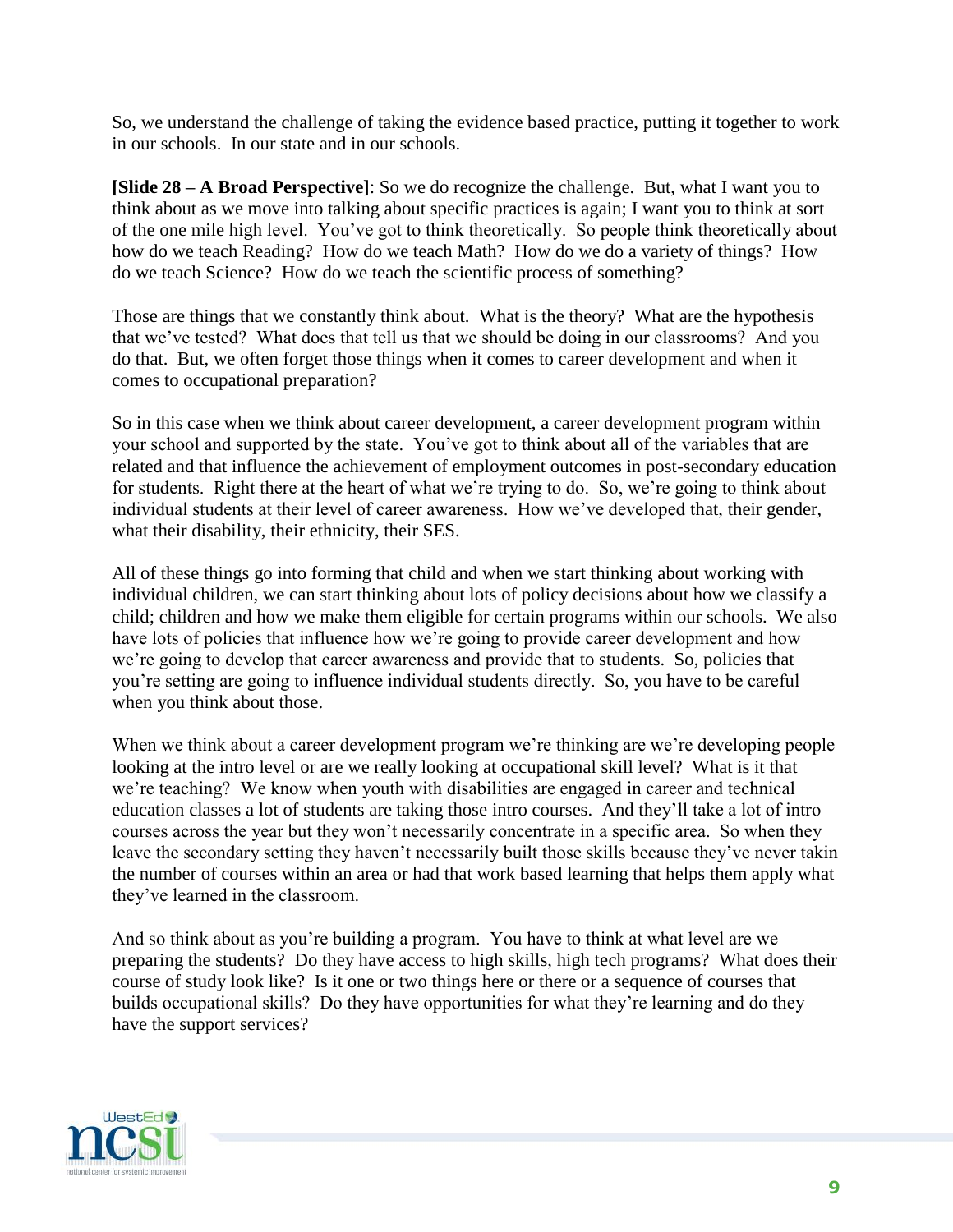Which are allowed through the Perkins Technical Education Act, for those students? And again, think about where you're pulling your resources for support. How do you allocate those resources? Do students have access to these programs? And what kind of instructional approaches are used in these programs?

So, policy decisions that you need to think about and consider as you're thinking about these programs and constructing them in your schools or reviewing what you have in place. And again, think about the school level. How many options you have available? We were doing work to find out what opportunities youth with disabilities and minority students had to develop computer skills. And we found that if you didn't leave in a certain area within a state you didn't even have access to those programs.

So think about what the availability and options are for you students. The kind of school, are you integrating this work into a comprehensive high school or a special school or a technical education center? Where are we going to provide that? What geographical location and then how do we at the school level develop career awareness? And then, what kinds of assessments are we using? Are we using that assessment information to then inform individual students?

So what are the allocation of resources; the accountability standards, curriculum requirements, access to CTE programs? These are all the kinds of policy decisions that you will need to make that will influence what happens in your school.

**[Slide 29 – Mediators]**: Okay again when you think about mediators or decisions that matter we think of career development of development of career awareness, developing the individual students program, having them complete that program or course of study and then achieving those post-school outcomes. So you have to think about policies regarding resources and access, assessment and planning as you're focusing on developing career awareness, availability of programs. So opportunities; what kinds of opportunities they have? And then what kinds of support services that they are provided. So you can't put together a comprehensive and effective program without considering these types of mediators and the importance of these decisions.

**[Slide 30 – Work-Based Programs: A Range of Options]**: When you start thinking about work-based programs specifically, again; and Mary will talk about this a little bit more in detail. You think about what are the school-based options that are available to our youth and what are the work-based options? We've learned over the years that a good work-based education program; paid work experience for a student includes two components. What happens at the school and what happens on the job? And so, we have to think about do our students; are they able to take a co-op class and not get any specialized support just like any other CTE student?

Do they take a regular co-op class with limited support; either with a Special Educator or a General Education teacher? Do they take a regular co-op class but have full support from either Special Education Assistants or Special Educators and or do they have a special designed co-op class? Maybe they're getting supportive employment type services.

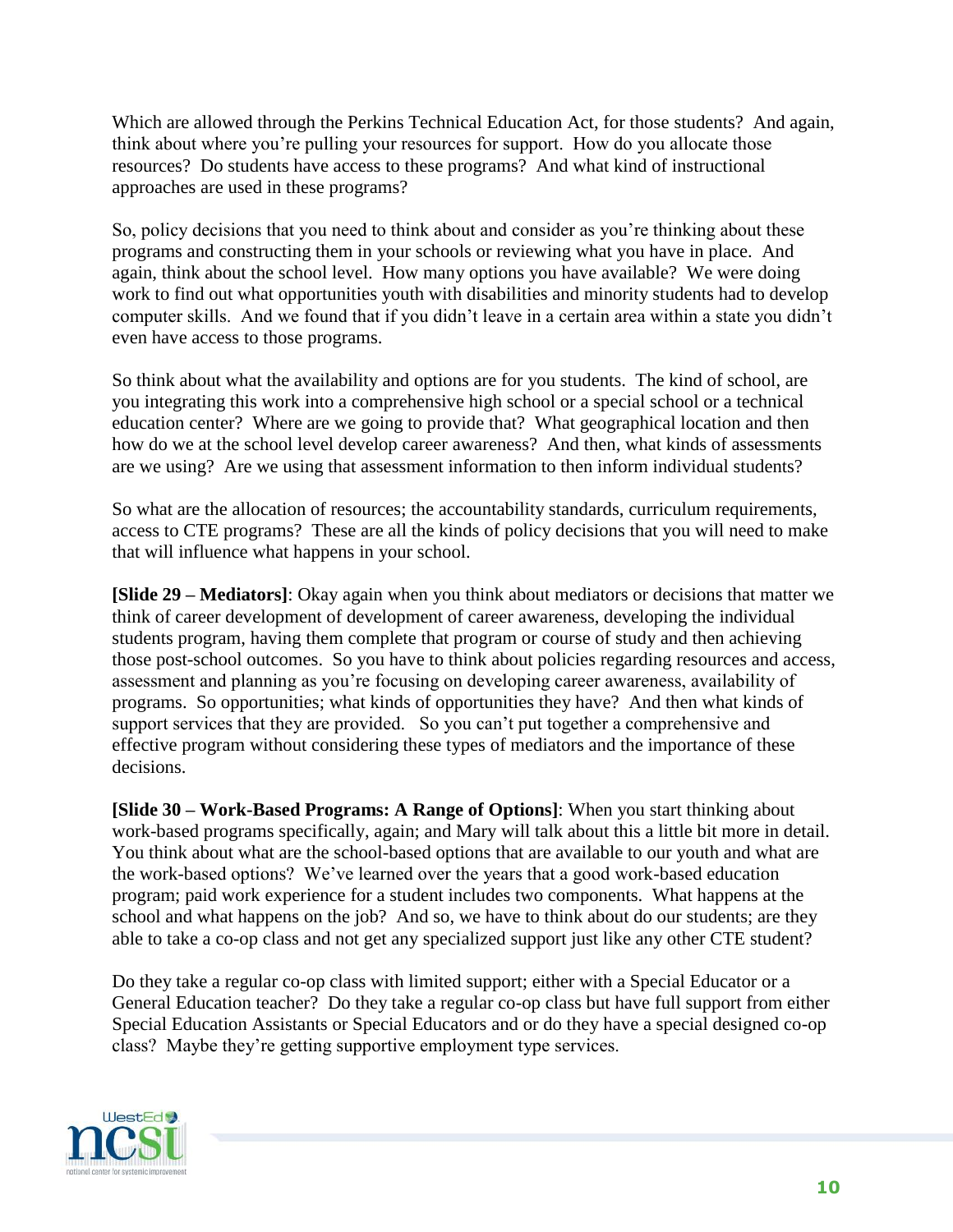What's the school-based piece, where is that happening and what kind of supports are being provided? And then when you think about that experience out on the job. Is it from the Regular ED teacher? Is it collaboration between the Special and General Education, provided by a Special ED teacher or again, do we bring in a Special Education Assistant that's going to work exclusively with that student? Or maybe in our program we used Employment Specialist as a part of a supportive employment program to provide those supports when students needed it?

So again think about, overall perspective; transition perspective of education. How do you take that perspective, understand the research that's been generated and then put that together in a program that represents that perspective? So work-based education is part of the course of study and it reflects the values of; that we want to be reflected in terms of that transition perspective and it is connecting them with post-school outcomes for students. You are much more likely to become successful as you think about things in this way.

**[Slide 31 – Questions]**: So again questions? You're going to be able to contact me at this email. And I'm going to turn it over now to David Test and David is going to talk a little bit more about the very explicit practices at that micro level and that macro level that we've generated through our work together.

**[Slide 32 – Secondary Transition Practices and Predictors]**: David Test: Okay, thank you Paula. My job here is just what Paula said. I want to take you back a little bit to Diana's slide where the states were identifying as their SiMR; graduation and post-school outcomes and the evidence-based practices categorized into a number of categories; they were put into a number of categories. Transition services, dropout prevention, academic prevention, PBIS and parent involvement. And we'll talk a little bit about that and the as I turn it over to Mary; right before I turn it over to Mary I'm going to tell you something that is the new transition of the National Technical Assistance Center on Transition is developing to; that will have a lot of those things in them that aren't there now.

So, let's talk about where we are right now in terms of secondary transition and predictors. As Paula said, we are now in a much better place than we were back in nineteen eighty-five when she was first trying to figure out you know; what do we put in a transition program. Today we have a set of practices that teachers and secondary transition personnel can use to teach kids skills. Academic skill, employment skills, social skills, self-determination skills, leisure life skills, independent living skills are all the skills that are; that you need for a successful transition. As well as the other set of predictors that have improved outcomes.

**[Slide 33 – Practices vs. Predicators. 1]**: So, what's the difference? Well, practices; practices are classroom and community-based instructional strategies that have been derived from experimental research studies. And that's what NSTACT since nineteen ninety; since two thousand and five and now NTACT has been doing. It's been identifying what those practices are and what level of evidence we have around those practices.

**[Slide 34 – Summary of Practices]**: We have; if you've been, for those of you that weren't multi-tasking and were actually paying attention when Paula was talking. The taxonomy is

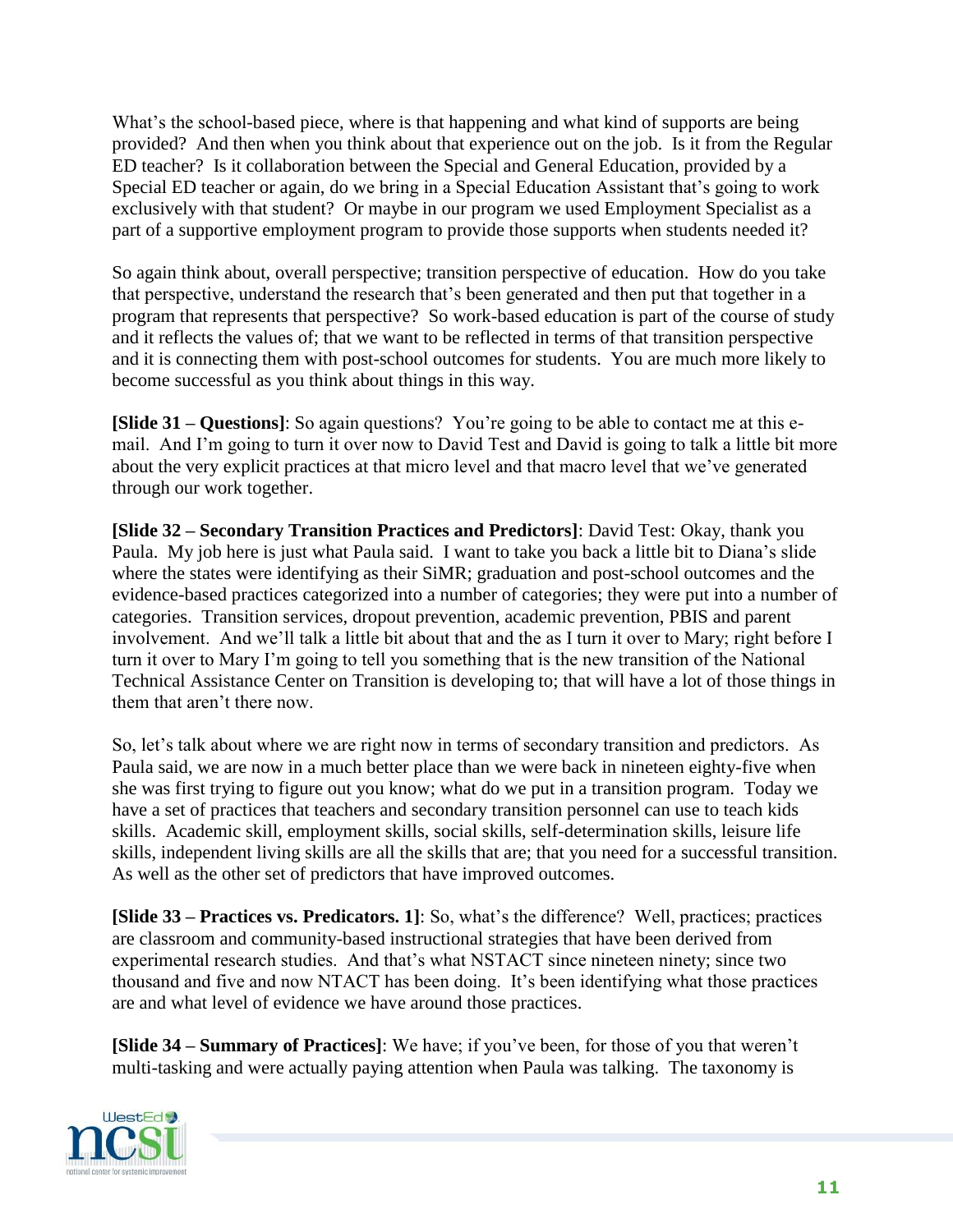divided into five areas. They are student focused planning, student development, family involvement and program structure. And if you've been paying attention then you know that there is actually one more. That would be inter-agency collaboration.

But, those of you that were paying attention knew that, I know. So; but you'll notice that there are no practices. And that's really a research issue. If you know a researcher; then tell them to do something about inter-agency collaboration because right now there's not much experimental research on that if any. So, we've identified at least sixty-three instructional practices and we've developed over seventy-five of what we call research to practice lesson plan starters.

And most of them are around student development and teaching them skills as well as the student focused planning. And those are mostly involved with helping students lead or be active members in their IEP Team and process.

**[Slide 35 – Student Focused-Planning]**: So here's just some examples. Out of student focusedplanning we have evidence-based practices, research-based practices and promising practices. I'll talk about those at the very end and what the differences are between all of them. But you should; if you have an evidence-based practice then start with that. If you have a resource-based practice; or only research-based practices that's okay, start with those. And then if all that you have are promising practices then start with those.

At least you know that they have some research support behind them. So, these are the ones in student-focused planning. For each of these as well all of the other practices that we have identified.

**[Slide 36 – Practice Descriptions]**: We have practice descriptions. And these are the things in the practice description. What's the evidence base? How is it implemented? What's exactly the practice and how is it being implemented? Where is it being implemented? How does it relate to indicator thirteen?

We've tried to relate it to the Common Core Standards. We know that many states adopted them and are now modifying them. So they are probably pretty closely to your state standards. And then where's the best place to try and find out how to do this practice? With a link to that information.

**[Slide 37 – Research to Practice Lesson Plan Starters]**: Those typically link to our research to practice lesson plan starters. We know that lesson plans and formats vary from state to state and from school system to school system. So we couldn't develop a lesson plan that would fit all of that. So we started; we went with the basics. And so part of that is that pretty much every lesson plan starts with an objective.

It talks about the setting and the materials that are needed to; to teach that. What is the specific content, what's; how is the content taught? So in other words, is the content taught as task analysis and are the teaching procedures as often as task analysis? In other words, what are the steps that you go through to teach that skill and then an evaluation strategy.

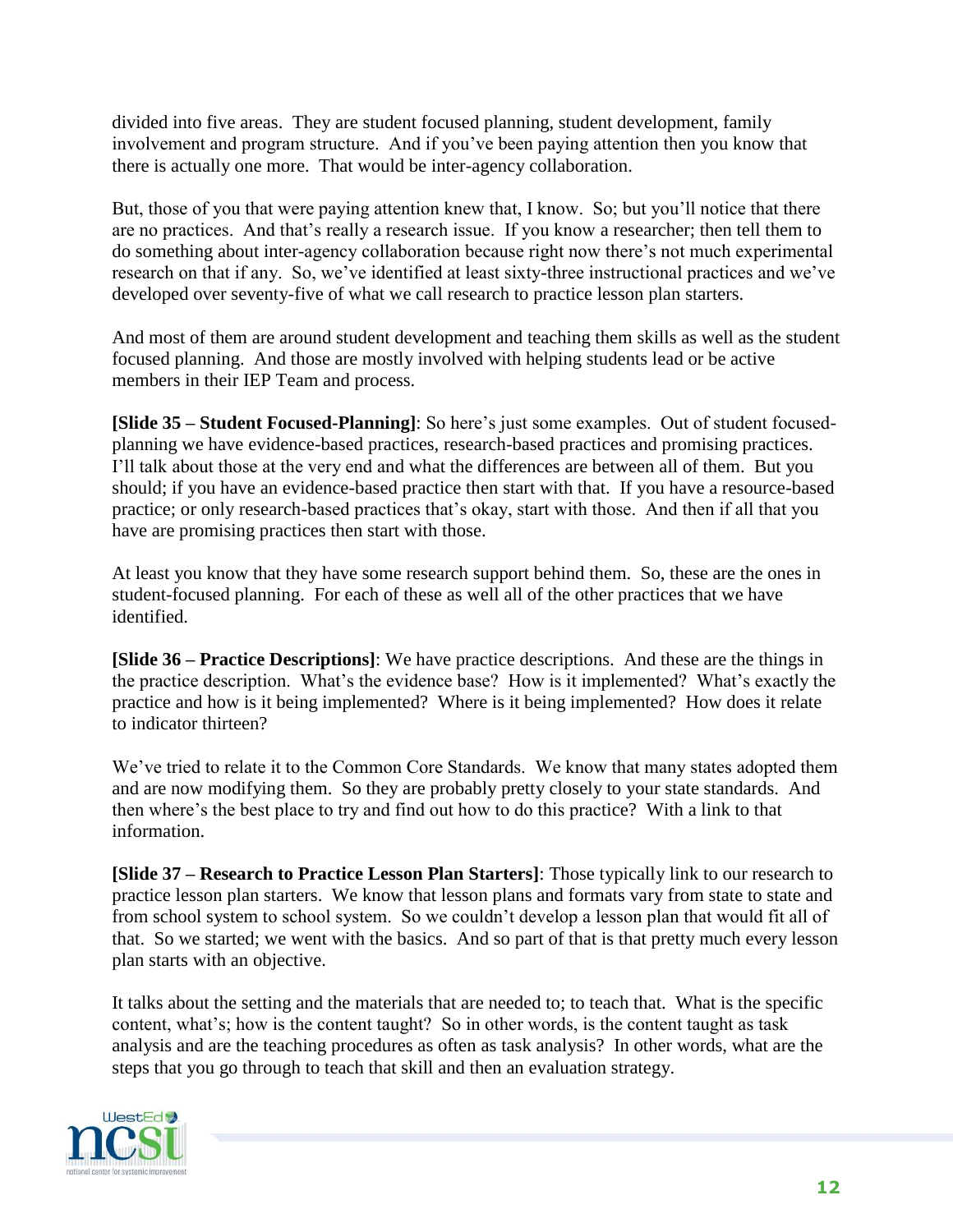All of these came directly from literature and a study that established each of the evidence-based practices. So, we have these lesson plan starters and these are one of the most popular things on our website. Those lesson plan starters and they are available for every instructional practice that we've identified as either an evidence-based, research-based or promising practice.

**[Slide 38 – How Does This Apply at the Student Level?]:** How do they apply at the student level? We'll you're probably guessing already. They really tie into; once you've determined the student's post-school goals and then begin to think about the annual goals and objectives and the transitional services that are needed. That's where these can be; come into place. So if you know that you're going to teach some kids; have to teach some kids about banking and ATMs then you know that we have a research to practice lesson plan. Or, if you want them to be involved in their; more involved in their IEP well then you know that we have a lesson; a bunch of lesson plan starters for those.

So, once you know the skills that you have to teach to the kids. Then you can come to the lesson plan starter library on our website.

**[Slide 39 – Practice vs. Predictors. 2]**: So, those are practices; specific instructional practices that are usually done in the classroom or in the community. Predictors are more global interventions that occur while a student is in school that have been demonstrated to lead to improved post-school outcomes. And those are derived from the correlational study. Practices come from experimental and predictors come from correlation.

**[Slide 40 – In-School Predictors by Outcome Area]**: We have seventeen predictors. And they tie to education; they have research behind them and this shows that students with; that have career awareness experiences while they're in high school have better education and employment outcomes. If student's get community experiences they have better employment outcomes. So, the only holes in there are because there's a lack of high quality correlational research pointing to those.

They very rarely; having, getting to those parental involvement probably leads to better education outcomes but, we don't have the correlational studies. We don't know that parental involvement leads to better employment outcomes to students with disabilities. And so there are seventeen predictors here that if you do; if student do these things and these services and transition services are offered to student while they are in high school they have a better chance; an improved chance at better education and employment outcomes.

**[Slide 41 – Predictor Implementation Self-Assessment]**: If you want to know more about these predictors and what they are, you can go on the NSTACT website right now and later the NTACT website and find the predictor implementation self-assessment. On the NSTACT website; it's NSTACT dot org that is NSTTAC dot org. It is on the front page and there are a list of hot topics on the left hand side or current topics and the predictor implantation self-assessment is there. It takes each one of those seventeen predictors and defines it and then gives you characteristics of what those; a good career awareness program or service would have in it. To help you decide whether or not you have those in your school or not or whether you need to add

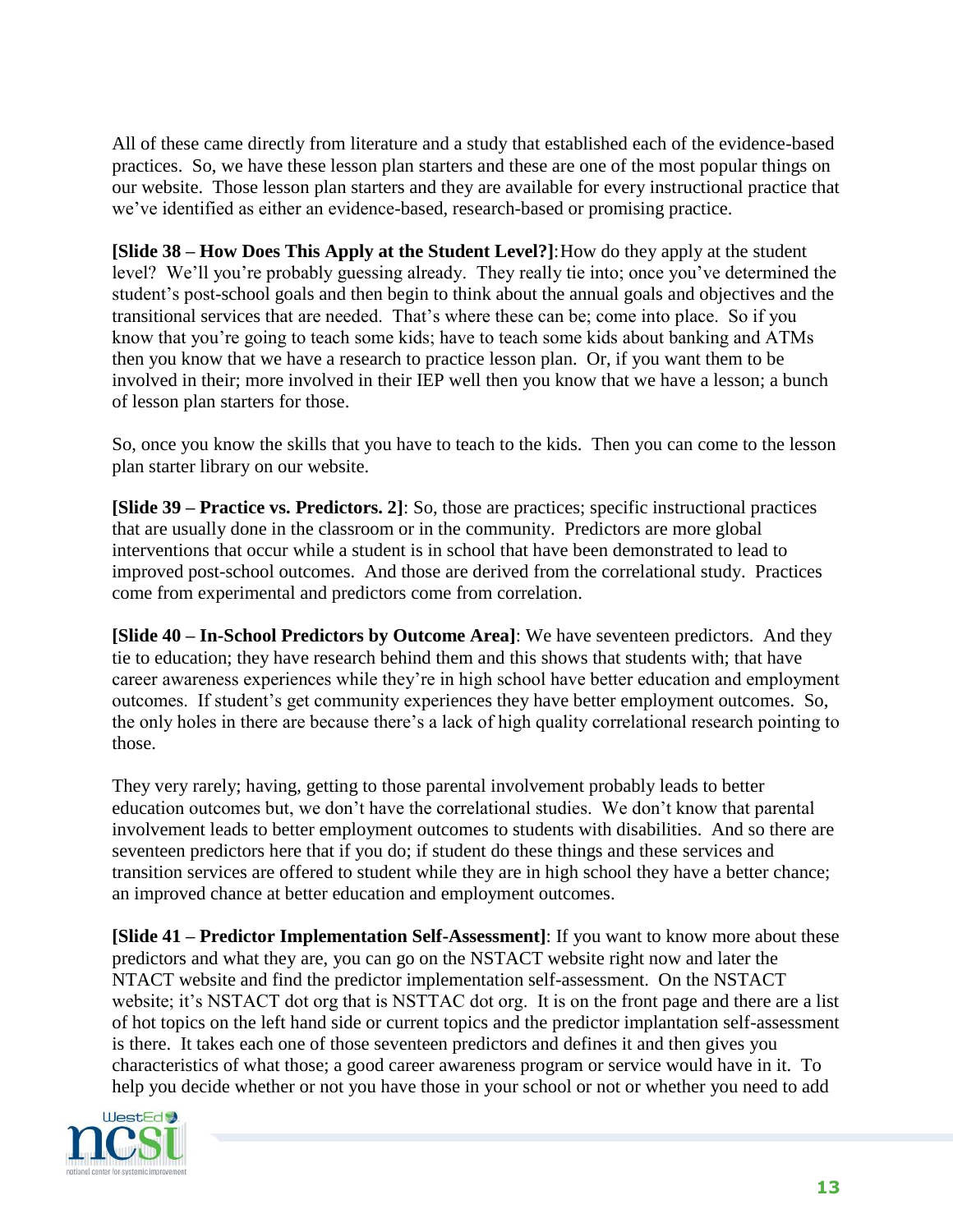those to the services that you have available to your students with disabilities. And really, all kids with disabilities although the research is around just kids with disabilities.

**[Slide 42 – How Does This Apply at the Student Level?]**:So, how does this apply at the student level? Well these practices can help; probably with their transition services when you're writing the IEP for kids that are sixteen or in half of the states fourteen and above. So once you know those outcomes and you know the skills that you're going to teach, what are some services that you might be providing? And so the predictors provide a list of evidence-based or researchbased strategies that you can use as transition services for kids. So if you're trying to decide between different transition services; if it's on this list then they have the best chance or providing good outcomes for your kids.

**[Slide 43 – How Does this Apply at the School or System Level?]**: Like it says here. The other thing that you can do with the predictors is to do sort of a self-assessment of either your school or your school system. And it provides a framework for determining the degree of if your school is implementing activities that have the best chance of improving post-school outcomes for each student. So if you're; and we know a number of states have looked at and are looking at post-school outcomes and graduation. And so what are the services; the transition services that you can provide to your students that give them the best chance at having better post-school outcomes.

So, that's where the predictors can help; the practices or skills that you teach in classrooms or in the community. Predictors of transition services that are available for IEPs and such.

**[Slide 44 – NTACT/NSTTAC Resources]**: So here are of the places that you can find resources. We have a set of research-based practices for teaching academics to Students with Disabilities; high school Students with Disabilities. As far as I know, this is the only list of such skills. And they are in Reading, Social Studies and Science and Math. And so you can get the information on our website at this link.

The lesson plan starters are on the NSTTAC website; actually there's a tab at the top that has a lesson plan library. And then I've already told you that you can find the predictor implementation self-assessment on the home page. Or you can just; once you have, once you've downloaded this Power Point you can click out from this link.

**[Slide 45 – Start with the Best Available Evidence]**: So two final things. The point; the biggest point that I'm making here and that states are beginning to do and local school systems are beginning to do and the VR Counselors are already pushing this. It's that you start with the best available evidence. Now if you have evidence-based practices those are; that's the default and that's the gold standard. If you have if you don't then do you have research-based practices?

You should use those next. And then if you don't have those use things that are promising. They have specific definitions and we will have on the new website when; well we already have transition TA dot org is the NTACT website. And at the point; at this point, we're building it

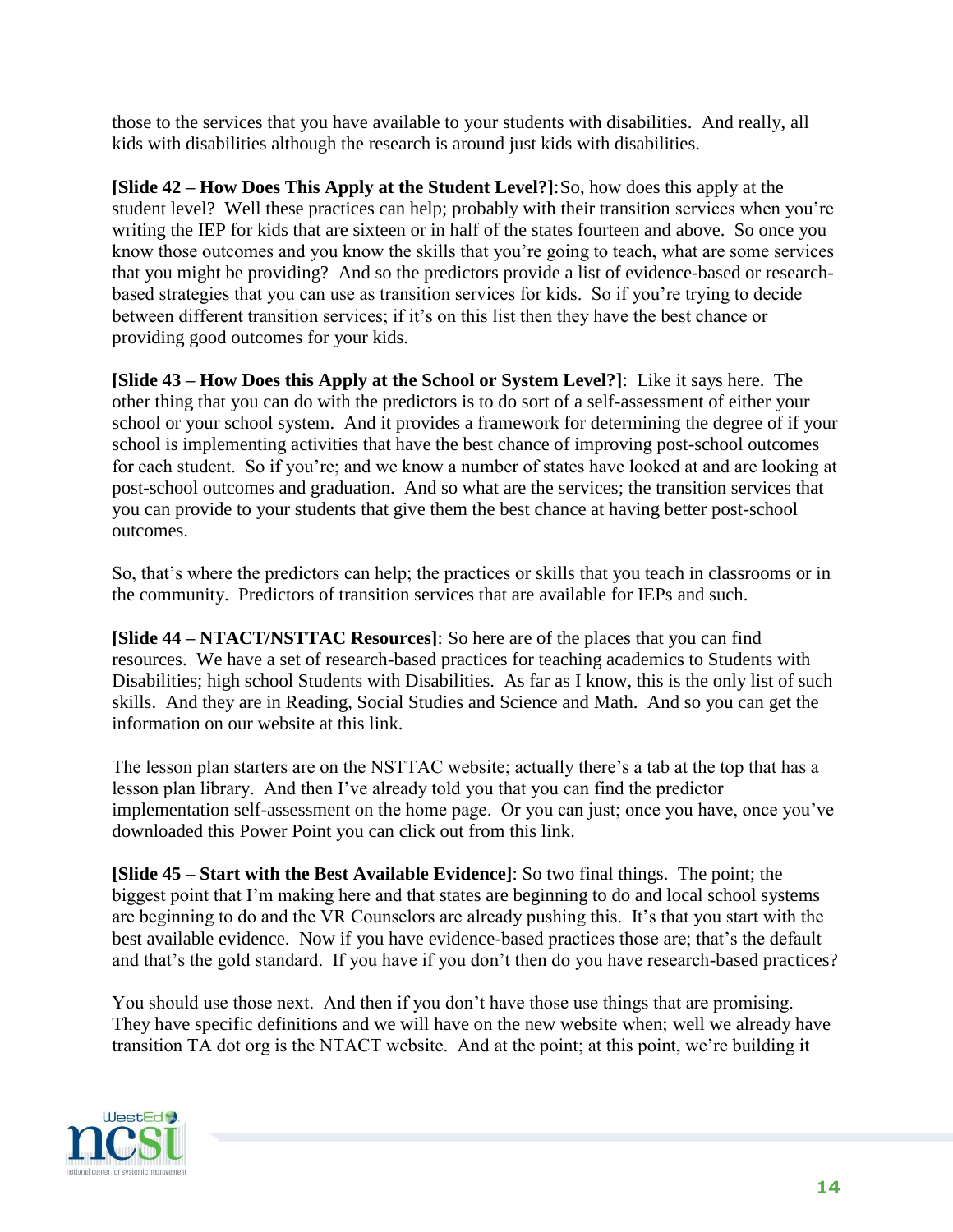slowly. In the next month, while it's there and in the next month it will change its look and have a lot more information.

And when that happens we will have something called the Best Available Evidence Matrix. And that will list evidence-based practices, research-based practices and promising practices for better improving employment skills and outcomes, education skills and outcomes and independent living skills and outcomes. So think of that as a three by three table. And within those boxes we will have evidence-based, research-based and promising practices from the field of Special Education.

All of the practices and predictors that you've grown to love through NSTTAC and now NTACT will be there as well as some from Career and Tech; Technical Education, from VR, Vocational Rehabilitation and from the School Completion literatures and so it will be a much broader set. And from that Matrix, you can link to practice descriptions and then to a place to find out how exactly to do that, how to implement that practice or predictor. So we will be pushing those out probably within the next month or month and a half as our new website emerges. The Best Available Evidence Matrix will be in there too.

So it will be more than just the practices and predictors from NSTTAC. It will be from across Special ED, VE, Career Tech and School Completion. It will be much more comprehensive.

**[Slide 46 – Questions]**: So with that, if you have questions about anything that I've talked about or need resources feel free to email me at D W Test at UNCC dot EDU. And with that I'll turn it over to Mary.

**[Slide 47 – Using a Multi-Tiered Approach to Providing Transition Services]**: Mary Morningstar: Hello, can you hear me?

David Test: Yeah, we can hear you.

Mary Morningstar: Okay, now I'm unmuted. Thank you everyone. So, I'm so glad to be able to present with you. I know it's getting close to the end of a long day for many of you. So I will just go ahead and move in. What I'm going to talk a little bit more specifically about is how you might use a multi-tiered approach to providing services. And I'm going to particularly focus on career preparation serviced primarily because there's so much evidence around that particular topic.

**[Slide 48 – Multi-Tiered Models of School Reform]**: And for those of you who are not familiar with a triangle approach or a multi-tiered approach it might; hopefully I can just share a little bit of information with you about that to start with. And then, really what I'm talking about is what can we within secondary schools; middle schools and high schools to prepare all kids. And then some kids more intensively targeted and then much more intensively at the top.

So, many of you have probably seen the triangle similar to this. And typically what I found in working States and with Districts is that there is often a very heavy academic focus and then a

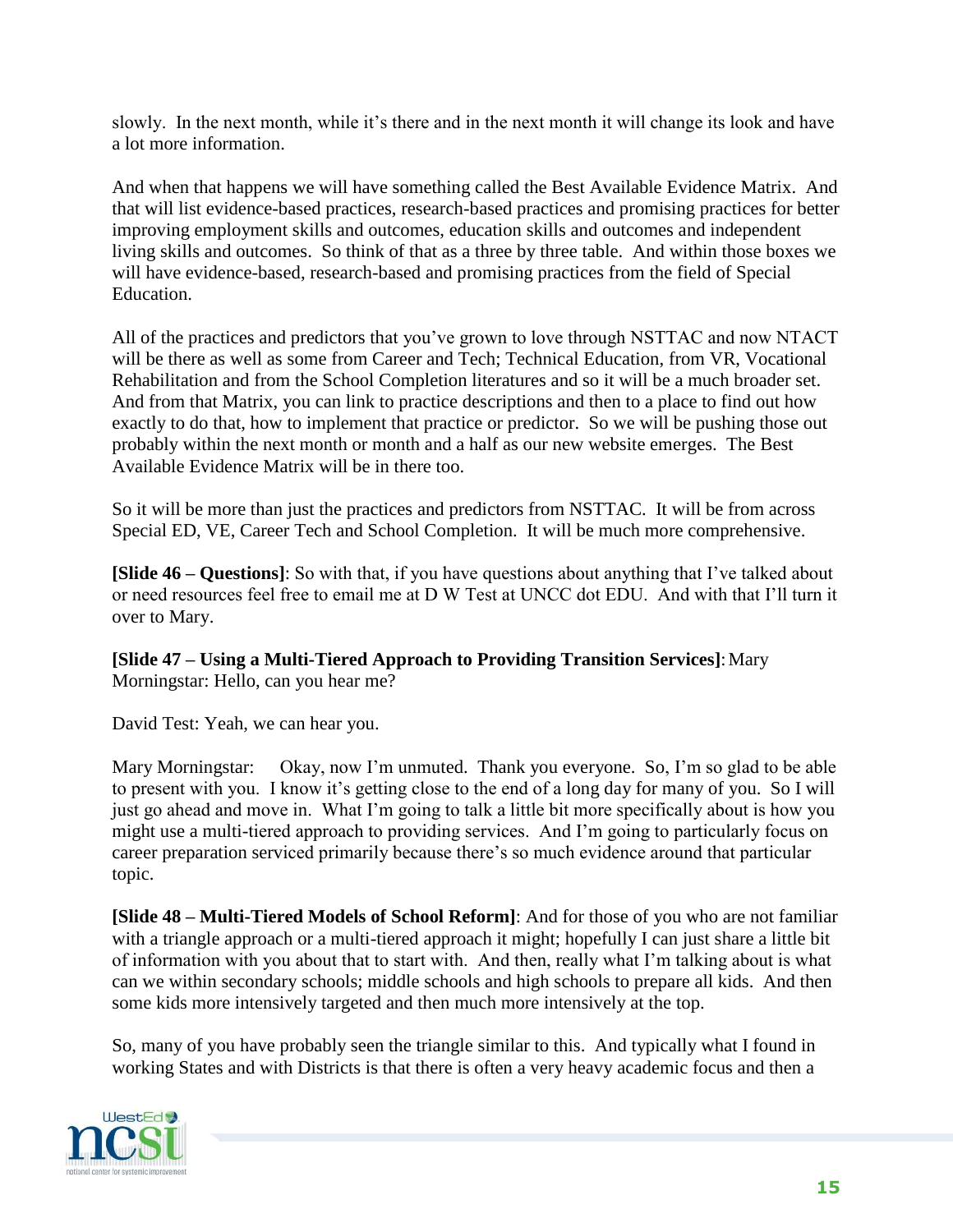behavioral focus. So, lots of States or Districts are using positive behavior supports. What I've often found is when we move into secondary schools the; there is some divergence around this model. It doesn't hold water equally as it does within an elementary school.

And that's really gotten myself and colleagues interested in thinking about how a transition focused system or what some might now college and career readiness. Can bridge some of the gaps between how a multi-tiered model works. It operates just a little bit differently at the secondary level. So, there really aren't any difference in terms of the core components of a MTSS model if we're focusing on transition. You're still looking at integrated resources occurring both within the school.

I think where a secondary focus extends it is that for transition you are also looking at community resources. So that's probably where it extended. Certainly, progress monitoring is still a critical element of this model. What makes it different again is that that progress monitoring extends to post-second; out to post school. So we don't stop at the high school door.

We are actually tracking students into post-secondary outcomes so that we know how effective our services are. The greater levels of intensity still apply. And then really; and I think the last one, the only one that's probably a little bit different and it; and that is that interventions are aligned to ensure student engagement.

**[Slide 49 – What's Different about Secondary Schools?]** And the reason I say that is when you look at the research around what makes secondary schools different from elementary schools, there are some substantial differences. And we have to keep in mind that models of tiered support and RTI; some of you may be familiar with Response to Intervention. Those all were initially created within elementary schools. And for those of you who have taught in an elementary school and are now teaching in a secondary school. You know how different secondary schools are.

And so I just want to briefly go over a couple of ways that they're different. And we have to pay attention to that as we're working with young adults and adolescents in secondary school. So the first of which is that adolescents are just developmentally different learners. We know from research that in terms of self-advocacy and academic success; adolescents who see themselves as members of the learning community are more likely to be successful. So that sense of engagement and commitment and self-advocacy is critical at the secondary level.

And in fact from the research perspective at the secondary level there is also a sense of youth literacies. So we are not going to keep students interests and motivated to come to school if we're not paying attention to sort of what's called out of school discourse. So how; how can we engage students in what they're motivated in now and today? And certainly the curriculum and just the high school environment look very different. All of you who are teaching in secondary settings know how different they are. And so I'm not going to go into a lot of conversation about that now.

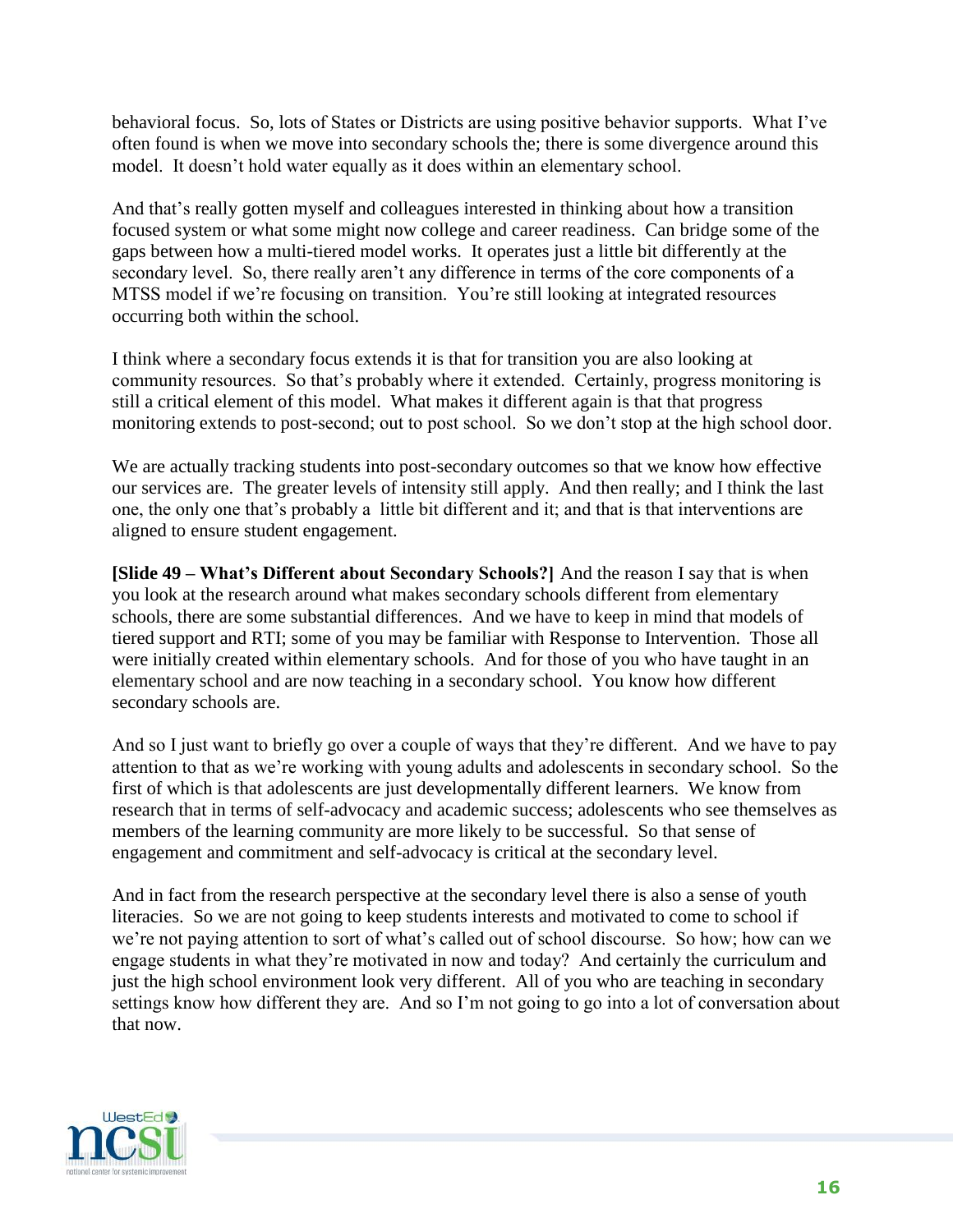And then finally the focus on post; looking beyond academic and behavior. So looking beyond graduation, that's probably another essential difference. It's something that I don't think is always sufficiently addressed more broadly within secondary schools. It's certainly something as Special Educators that we have been more engaged in over the years. So taking that into mind and how secondary schools are different.

**[Slide 50 – Sample Behavioral Progression]**: Where a college and career readiness or a transition focused approach can bridge the academic and behavior gaps. What I'm sharing with you right now if you can imagine; each of the domains; assessment, curriculum, collaboration, instruction and family involvement, each of those domains; these have sort of emerged from research around secondary transition. Critical domains for considering success, they certainly align with taxonomy and many of the evidence-based and predictors; program predictors. But each of these can be considered a separate triangle. And what I'm going to do now is really kind of walk you through how each of these major areas will look if you're thinking about career preparation for whatever high school or middle school or District that you are engaged with.

**[Slide 51 – Applying Multi-Tiered Supports to Career Preparation]**: So, I'm going to walk you through how these multi-tiered supports or levels of intensity of supports can be used for career preparation.

**[Slide 52 – Assessment for Career Preparation]**: To begin with; and so when we're talking about Tier One what we're really talking about is all students. All students should be receiving early and ongoing assessments for college, career and graduation plans. What I've included on this slide is a variety of different ways; and many of these might be familiar to some of you who are on the Webinar. But a variety of way that that ongoing assessment and planning can begin for all kids.

And so I'm not really going to go bit by bit through these bullets. But as you look at them you may already be thinking, yeah; we're doing some of those. We have a personal plan of study or an individual plan of study. Different states call it different things. They typically come out of Career and Tech ED.

My question to you all to reflect on is are your Students with Disabilities who are a part of all kids in school receiving those; these similar types of opportunities. And then also for you to think is our high school implementing these opportunities because, we know that that they probably should be. So, at Tier One for all kids it should be early and ongoing assessment.

**[Slide 53 – Assessment for Career Preparation]**: Then we move sort of into Tier Two which I would refer to as supplemental monitoring for college and career readiness. This is where you might have young adults. So for some kids; and typically I think the numbers where you could cut off is different for each; probably each school. But, we're probably going to be looking; typically they talk about like seventy-five percent is all. Some is about fifteen percent and then whatever's left; what's left, five percent sorry ten percent is few.

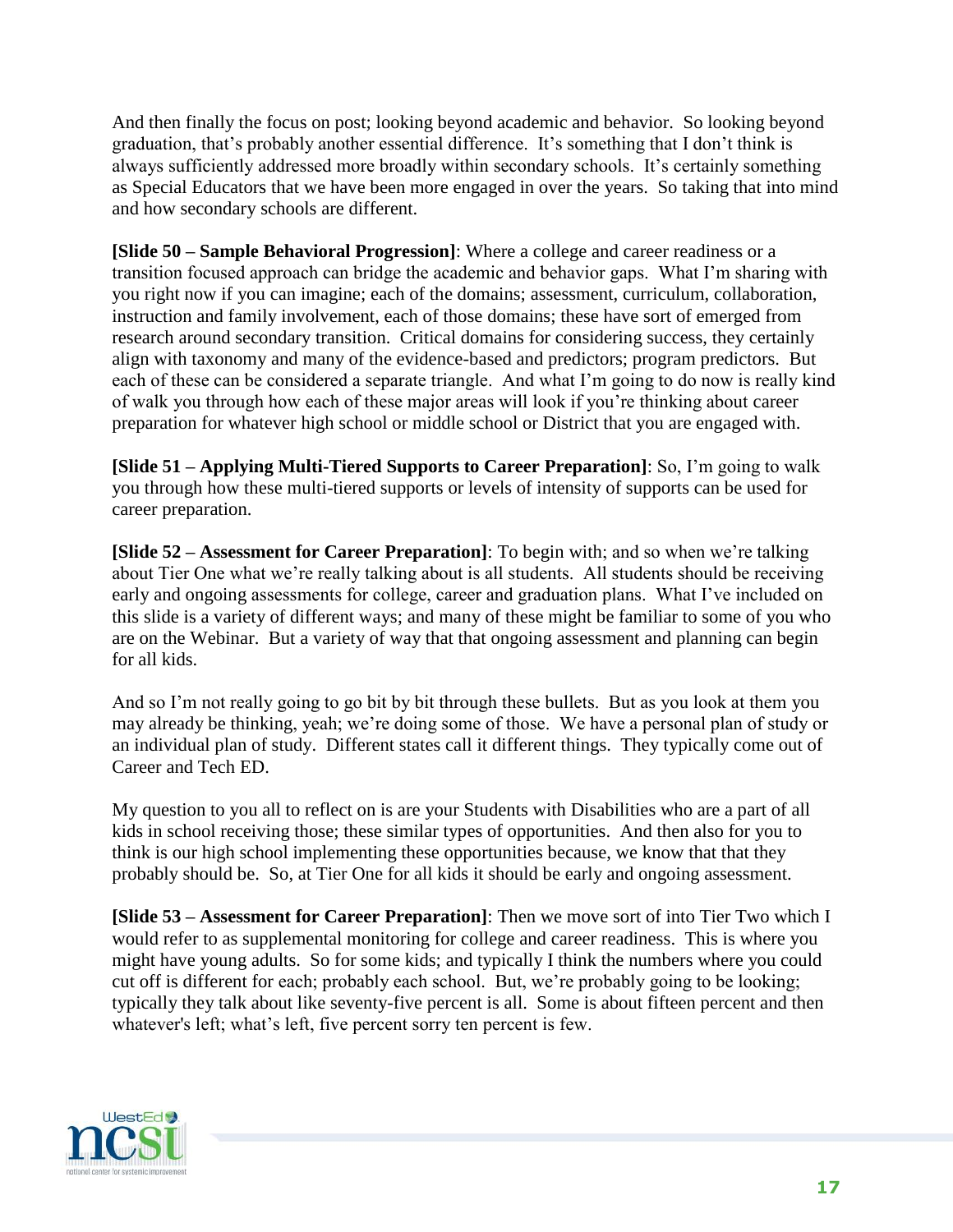But, what we're looking at is time-limited career exploration and assessment. So how are some of your students experiencing job sampling, career visits? Are they receiving career counseling? Do you have career counseling services and guidance services in your school? And then how are students being supported in Career and Tech ED classes and the assessments associated with that? So again; for some kids, they may bump up into some additional supplemental needs.

And then at Tier Three, this is where we're really looking at more intensive assessment preparation and support. Some of you; not all of you but some of you may be familiar with terms such as the Discovery Process for Employment, Personal Career Profiles. These are all approaches related to person-centered career assessments. I could spend another three hours just talking about these types of assessments and certainly I won't. But as you think about that intensity of work-based career exploration this is really for a few students within your overall focus within your overall school; so about five to ten percent of the students might receive much more intensive assessment services.

**[Slide 54 – Curriculum focused on Career Preparation]**:Okay, I know that was fast and furious but I will just keep clipping along unless people tell me in the chat box to slow down. So the next area that I want to just talk briefly about is curriculum and how curriculum can be focused on career preparation. Again I'm going to start at the Tier One level and really targeting both academic skills as well as non-academic skills. Some folks have been looking really specifically at the importance of non-academic and when I say that, other terms that might sound familiar to you might be critical thinking, problem solving and social skills.

Within employment they always talk about twenty first century skills. Sort of the workplace know how skills so the non-academic communication, collaboration, problem solving and those types of skills. They are equally important and not just for careers but also in school. There's quite a bit of research that's been done on how important non-academic skills are to academic performance within high schools.

So, as you look at this; this is where Shelia I think you had a question early on about extended learning opportunities. And this is where some of that might be picked up. So, service learning is an example of what might be considered as an extended learning opportunity. Now, it may bleed over into Tier Two and I'll talk a little bit about that in just a moment. But you can see from this list that there are plenty of opportunities including extracurricular activities.

Debate Club is an example of where you might be picking up some of that contextualized skills for careers. It's how you keep kids in school. Often times, extracurricular activities is what keeps those kids who are at risk from actually dropping out of school. And some of you may be familiar with some comprehensive school wide models that really do target career preparation for all students in the school.

**[Slide 55 – Curriculum focused on Career Preparation]**:Okay, I'm going to go ahead and move on to Tier Two and Tier Three. So some of the supplemental curriculum; this is for some students. You can see right up at the top our models; are interventions associated with dropout prevention. Often times for young adults if they see that career pathway and they have some

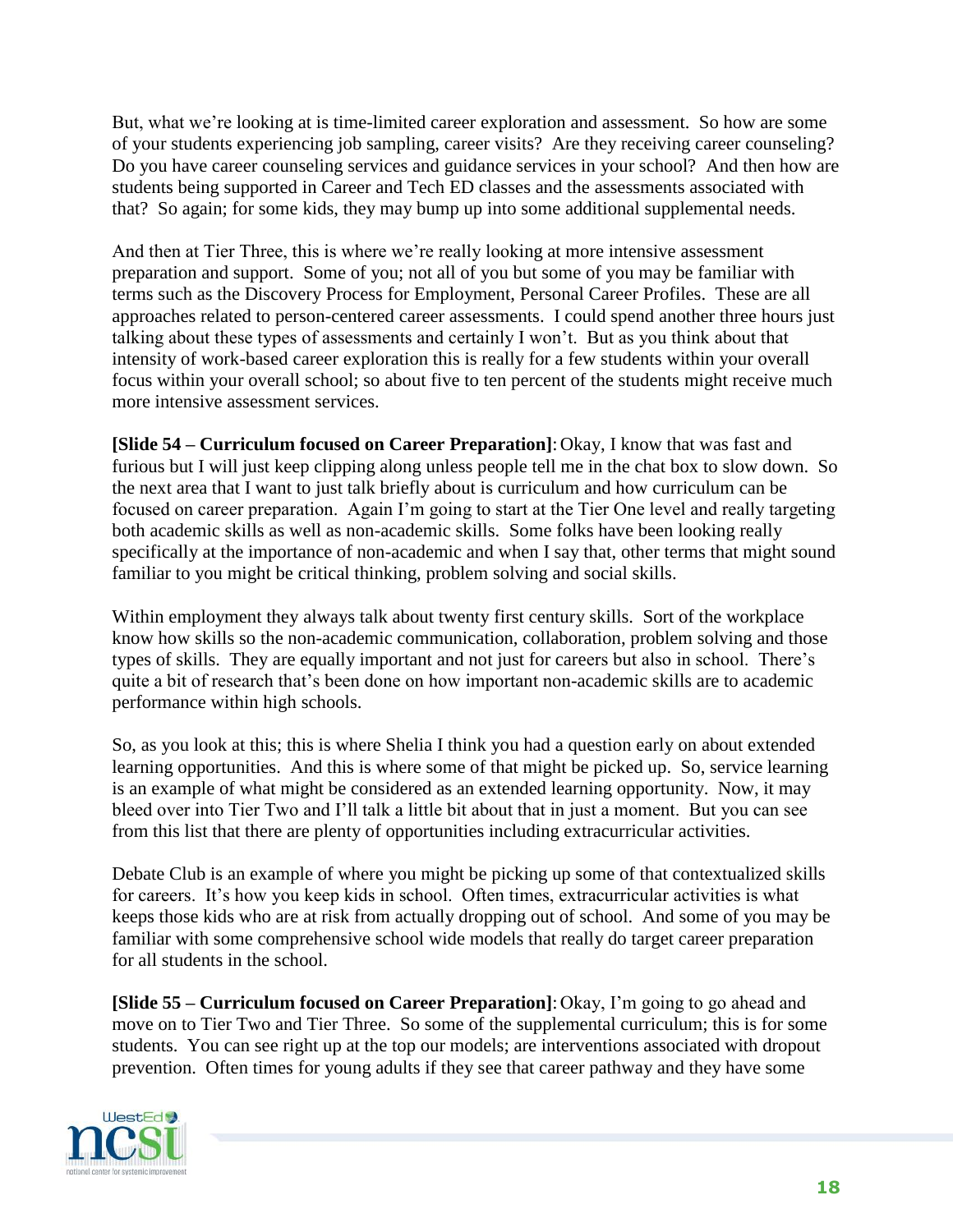mentoring and relationships throughout their day; they are much more likely to remain in school and graduate. Summer Youth Employment Programs; again these are just models.

Summer or even after school employment programs where you can be thinking about some of those extended learning opportunities for some kids that need supplemental supports and services. This is where; we're not going to talk much about it today but the Workforce Innovation Opportunities Act. There is new pre-employment services that are associated with Voc Rehab that would come into play at the supplemental and individualized intensive workbased levels. But you could start seeing some of that coming in to play for some kids in the school.

And then working on what I would call adult roles and responsibilities. This goes; it extends beyond a little bit beyond traditional independent living skills. I find that terminology somewhat limiting for; particularly for Students with Disabilities. It often puts them into a separate set of curriculum and services and locations whereas adult roles and responsibilities tend to hit a lot wider and more diverse group of young people.

And then you can see at Tier Three we're really focused on individualized and intensive workbased learning. Some emerging models that have been shown to be positive and successful and that lead to better employment; integrated and competitive employment outcomes. And again, I'm just putting those up there to help you see the range of approaches and not all disability specific. So, when we look at Cooperative Vocational Education; that is a term that comes right out of and Career and Voc ED and is for a certain sub-group of young people in a school. So I don't want you; I want to try and move us out of the lens of just for kids with disabilities or young people with disabilities.

**[Slide 56 – Instruction for Career Preparation]**: So as time is running out I'm going to even pick up a little bit more and just touch on some of the additional elements of the model; so the third domain, instruction for career preparation. At the Tier One really thinking about how our instructional instruction whether it's in school or whether it's a Science class or an English class or a Careers class. It's emphasizing choice and application, self-determination. Really it's looking at adolescent literacy and tying everything we do back to focusing in on what students; what adolescents are thinking about and experiencing in their own lives as motivating factors for ensuring that they maintain engagement with school.

As well, I just want to touch briefly on the technology infusion. This more and more as I go out into high schools and middles schools I'm seeing quite a bit of emphasis on technology skills. And that's something that we really need to ensure that we as Educators are really proficient in using the new technologies for learning.

**[Slide 57 – Instruction for Career Preparation]**: So at the Tier Two supplementals again we're starting to address for some kids the needs to take on collaborative co-teaching as an instructional model. That is absolutely appropriate and then thinking about how students receive instructional accommodations. All of those translate into work accommodations. And then

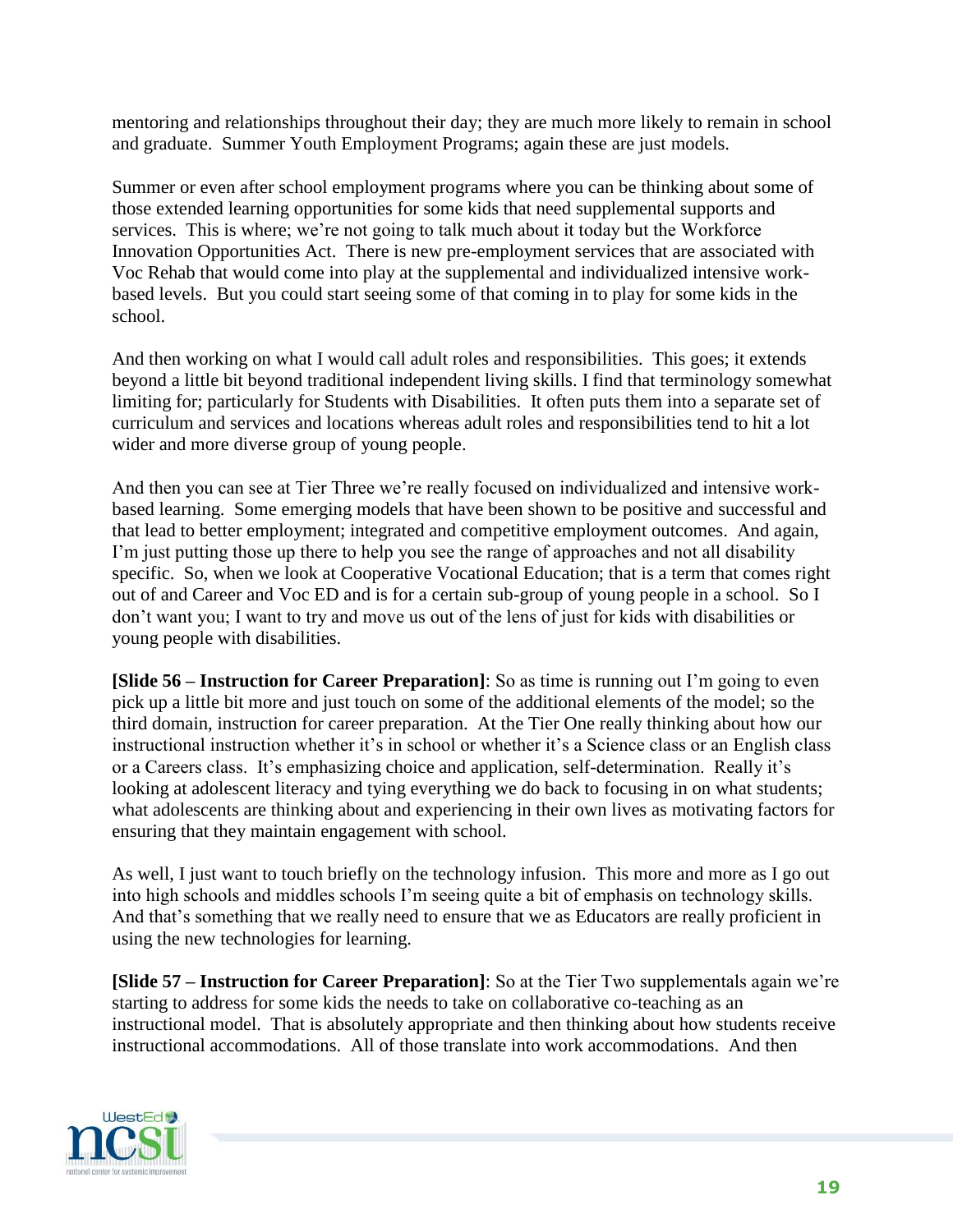again, thinking about progress monitoring on how college and career readiness applies at this level.

And then at the most intensive level; Tier Three we're really looking at assistive technology, modifications, small group instruction, one on one in work settings and that we have dedicated support from trained personnel. Whether that's school personnel or rehab personnel that are providing that intensive instructional supports primarily in community settings for a small; for a few number of students.

**[Slide 58 – Family Involvement Supporting Career Preparation]**: Family involvement; we know that family involvement and family expectations is a strong predictor of employment success. We know that to be the case whether you are a student with or without a disability. So this is often; family involvement is often an area at Tier One that really drops off. So you know some of you are familiar with elementary schools where there's such a strong welcoming climate in schools for families to be involved. And it often drops off by secondary school.

Now, some of that is because our adolescents don't want us there. But it also because schools really operate a little bit differently and what's emerging from school research is that this is an essential characteristic. So, families; schools that provide inviting environments for families to be engage are more likely to have higher levels of family engagement.

**[Slide 59 – Family Involvement Supporting Career Preparation]**:At the Tier Two level for those of you who are working directly to outreach for families; this is often the case in schools where there is a strong needs whether it's low academic achievement or really some other stressors in that community or the environment of that school. So, this is where see Liaisons and Parent Involvement Specialists getting involved. And that we have to maybe be intervening to increase family expectations for employment. And then finally at the Tier Three level we're looking at very intensive services, engaged directly with families to ensure that they have high expectations for integrated work-based learning and are actively engaged in supporting young adults.

**[Slide 60 – Collaboration within the School and Community]**: I believe this is the last domain and that's good because I'm going to try and wrap up in the next five minutes. So that Diana can say a final few comments. So at collaboration; so this is collaboration within the school as well as within the community. So when we're talking about Tier One community engagement; some of you maybe in Districts or States that are taking on P Sixteen or P Twenty-One models where they're really aligned from pre-school through to college approaches to engaging all along the way.

School business partnerships is not a new concept within schools. Sometimes we don't think about the generic school business partnerships as ways to engage for career preparation. And then there are a wide array of other examples of how you can start engaging more closely with your community around career prep.

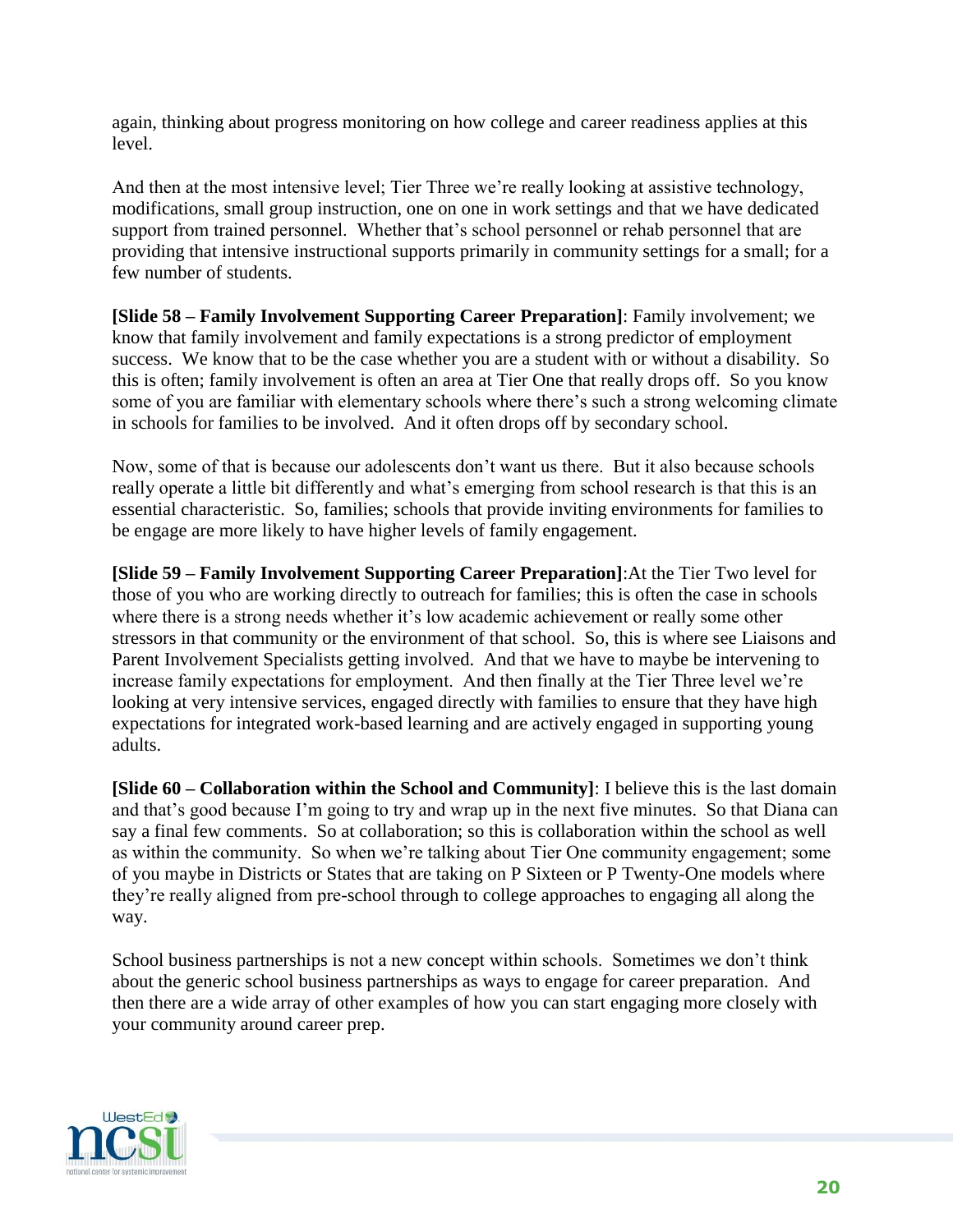**[Slide 61 – Collaboration for Career Preparation]**: At the Tier Two and Tier Three levels again we're starting to see both engagement among more diverse staff. Some of you may have Social Workers, Guidance Counselors and Wrap Workers which is a term that we use here in Kansas. In our community it's a collaboration between the Mental Health Center and alcohol; drug and alcohol prevention in schools where they have actually designated Social Workers that provide that level of intensive support particularly within middle and high schools.

And then, at the Tier Three level this is where there is a strong need that schools are linking with those outside agencies that are going to be involved with young people who have more intensive support needs. So whether that's employment or mental health, health care; the wide range of linkages that are needed. With those outside agencies so that students are successful during that handoff between school and the adult world for youth who need more intensive supports; ongoing intensive support needs.

**[Slide 62 – Questions to Consider …]**: So I believe that's the fastest that I've ever gone through my model. I'm happy I managed to think about it and to articulate it hopefully in a way that made some sense. So, but I do have a few questions for you to consider as you are reflecting at the end of this Webinar and really thinking about your; if you are in a school or a State or a District that's using a model of MTSS or Tiered Supports or RTI or whatever acronym we've managed to come up with for that.

In want you to think about is it engaging all students and is it promoting post-school outcomes. So that would be one question. And then how can you really think about; this will be a challenge for you but, how can you merge the academic and behavioral systems that maybe already in place within your school? A secondary school within a broader and career readiness framework so that you really are thinking about engaging all students. And then is there a realignment that is needed to ensure that your students are career and college ready?

And are you; do you have a system in place where you're tracking all students post-school outcomes? So is your high school tracking every single kid that exits high school or is it still just Students with Disabilities? That would be my challenge for you all today.

**[Slide 63 – Questions]**: Certainly I think my last slide is questions. If you all have questions for me feel free to e-mail me and with that I am going to turn it back over to Diana.

**[Slide 64 – Presenter Contact Information]**: And Diana and let's see. Diana I know that I just had a tutorial on Monday and I'm right clicking on the little ball.

| There you go, you did it.                     |
|-----------------------------------------------|
| Beautiful                                     |
| Yeah                                          |
| I did not do it. Somebody else did it for me. |
| <b>Beautiful</b>                              |
| So there you go it's all yours.               |
| Okay                                          |
|                                               |